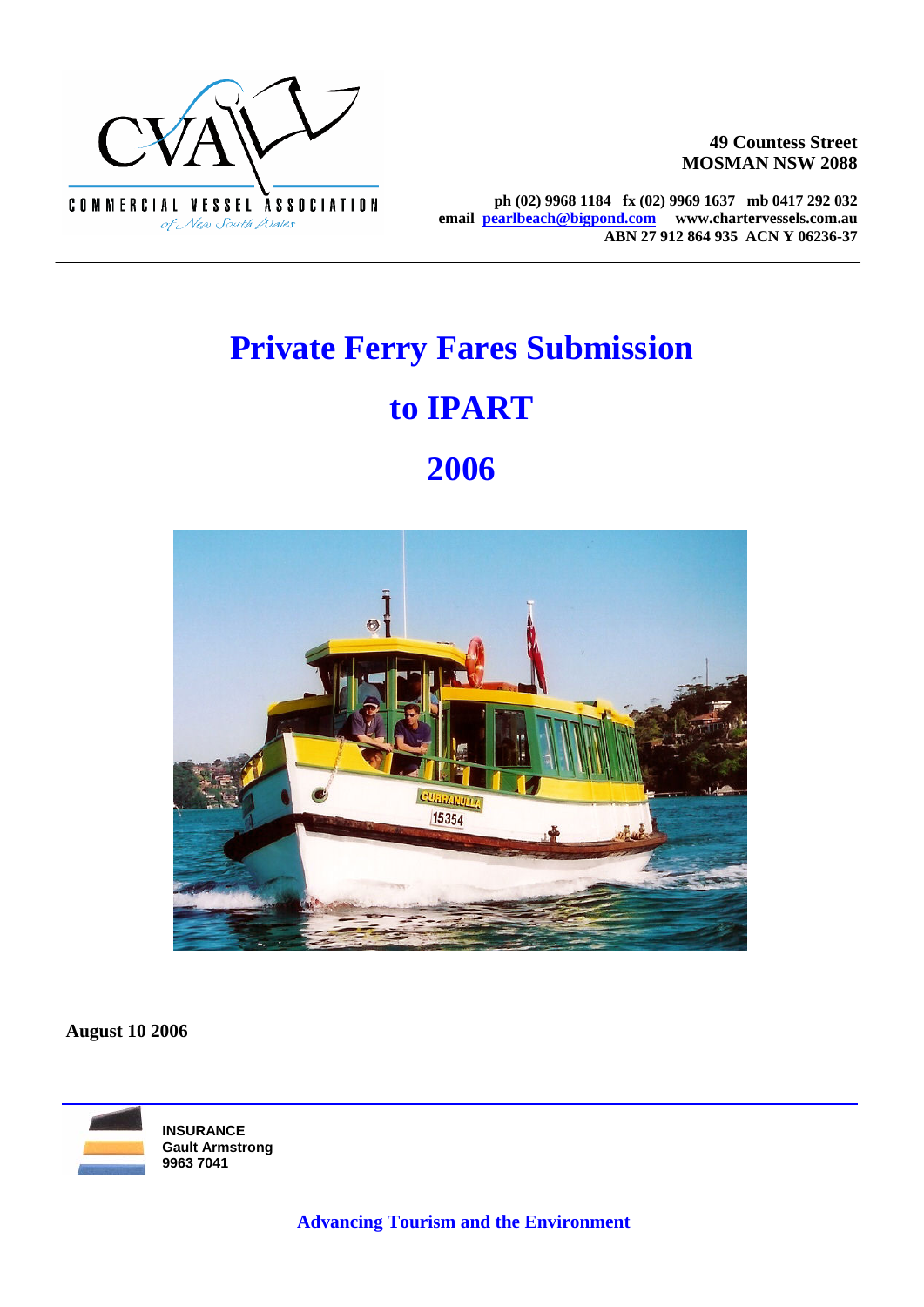### **Introduction**

It has been decided this year, in consultation with operators and IPART, that information will be submitted on expense items for which there are publicly available information, as was first done, at the suggestion of IPART, in the 2005 submission. These items are

Wages

Fuel

Insurance and

Interest

The items amount to approximately 71 percent of operators' expenses in total. The other 35 percent, we suggest, should be increased at the Sydney CPI rate.

As the fare recommendation of IPART last year was based on the year to September 30, this submission is based on information for the period October 1 2005 to June 30 2006 with the intention of updating it to September 30 in the first week of October, as was done last year.

It should be noted that Clarence River Ferries did not take part this time, as they have not recently. Nevertheless, this is the first time that as many as six of the seven operators have taken part by providing information.

Attached to this submission are

- 1. a spreadsheet showing the **total weighted expense** items and the analysis of the total increase iustified
- 2. details of **wage** increases
- 3. details of **fuel** increases
- 4. details of **insurance** increases
- 5. details of **interest** rate movements

The **CVA** is of the view that the amount of the increase, based on its analysis of the information available, is a fare increase of **7.75 percent**. Almost all of this increase has been caused by fuel price rises.

In addition, **productivity** issues are addressed in some length.

Note that, as in the recent past, operators' expense dollars have not been made available.

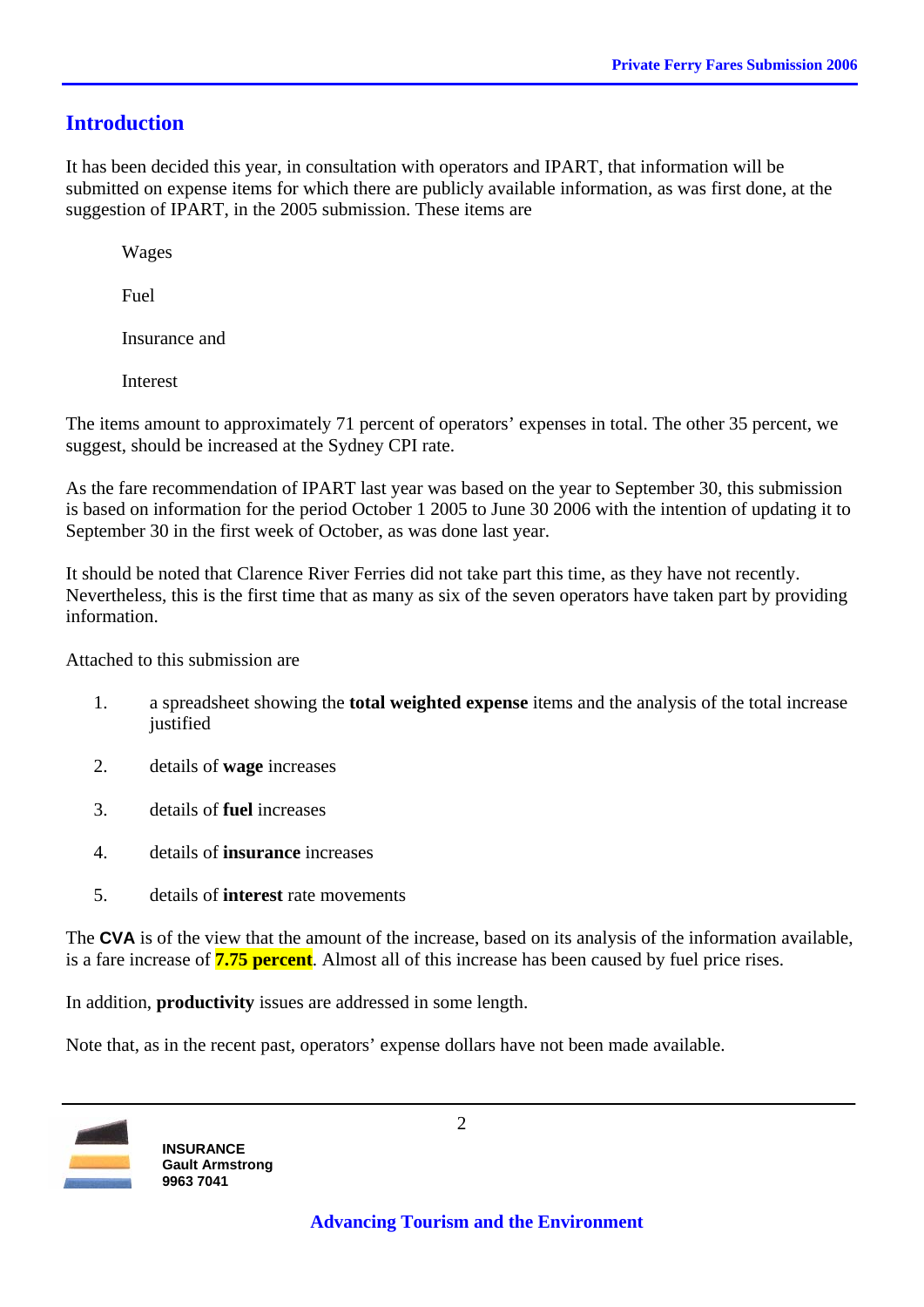The **CVA** also submits that, as Sydney Ferries Corporation is understood to be proposing, a split increased percentage be considered by IPART, one for the two operators which operate high speed services, and use more fuel as a consequence, and the others who operate at lower speeds and use less.

Specifically this means that

Matilda and Palm Beach should receive an increase of 9.24 percent and

other operators should receive 5.15 percent.

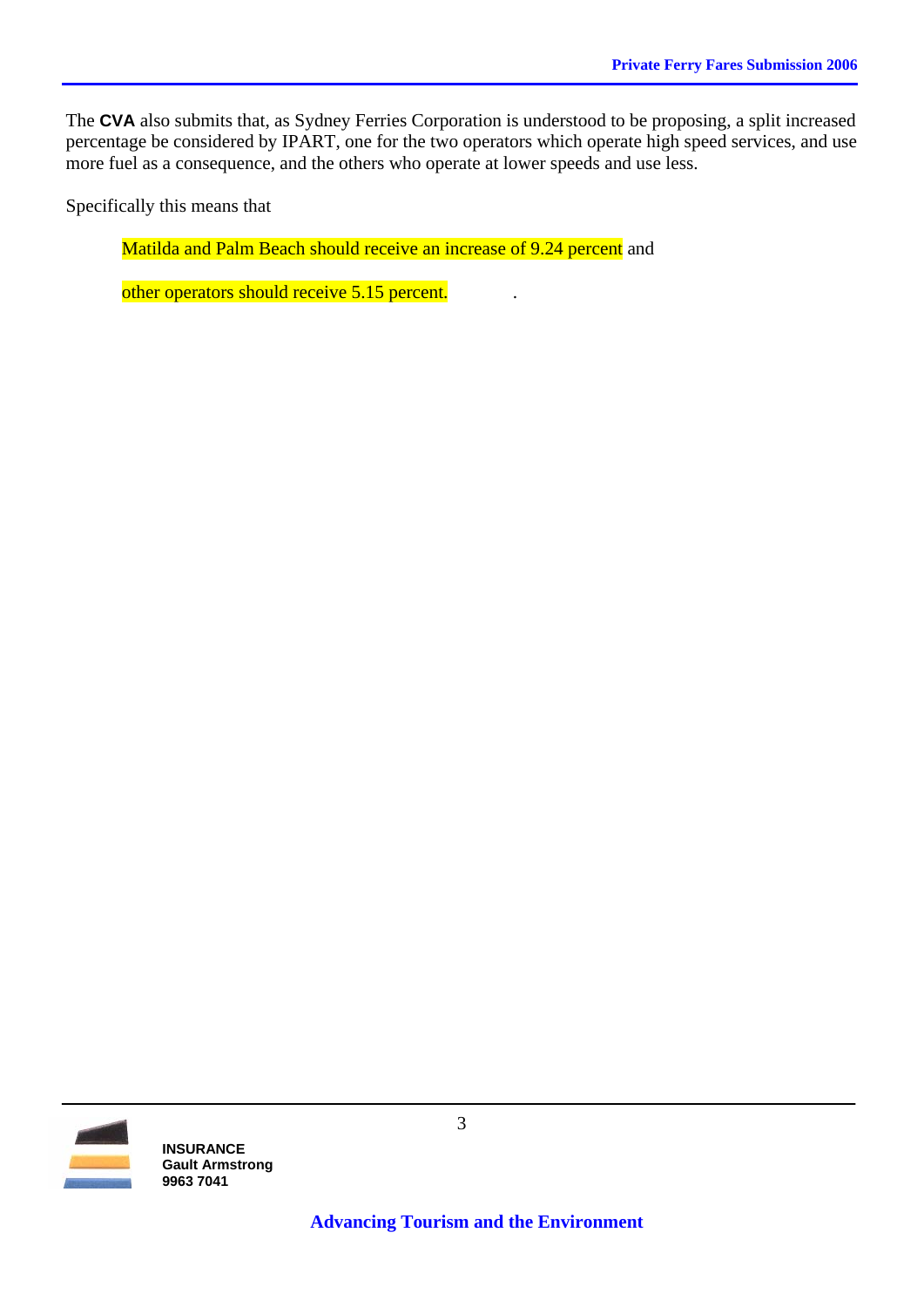#### **Wages**

.

The Marine Charter Vessels (State) Award is the one governing the industry and there has been no increase in the rates for this award in the period to June 30 nor is there likely to be in the period for the rest of the year to September. However, there have been increases for some operators, for example, through updating enterprise agreements and, particularly on the Harbour but in the Sydney region altogether, the high wages paid by Sydney Ferries Corporation are forcing rates up in the market place to well above rates prevailing under this award. In Attachment II is our letter to the Minister protesting this pressure from government on the private sector with examples of wage rates

Examples of wage rises in the industry are:

- zero percent
- 2.0 percent
- 4.0 percent
- 12.0 percent.

As a consequence, the **CVA** proposes that this year the basis for wages should be average weekly earnings for the private sector. The latest information on the ABS website for this item is for the year ended Feb 06 and the annual increase to that date is 4.2 percent.

#### **Fuel**

This is based on the daily Mobil terminal gate price, as recorded each day by the Bus and Coach Association. Details are in Attachment III.

The increase is 24.32 percent, based on October 1 2005 to June 30 2006 daily terminal gate prices for diesel in the Sydney market. It is evident that fuel prices have been rising toward the end of the financial year so the inclusion of the three months to September 30 will be relevant. It should be noted that private ferries get a rebate of the excise, at 38.143 cents per litre, as they are "off road vehicles". The increase here is, therefore, net of the excise and is compared to the cost of fuel in the last reference period, the year to September 30 2005.

#### **Insurance**

Based on information from the major marine insurance broker in Australia and the Pacific, Gault Armstrong, there has been no increase in insurance premiums across the board, Attachment IV.

#### **Interest**

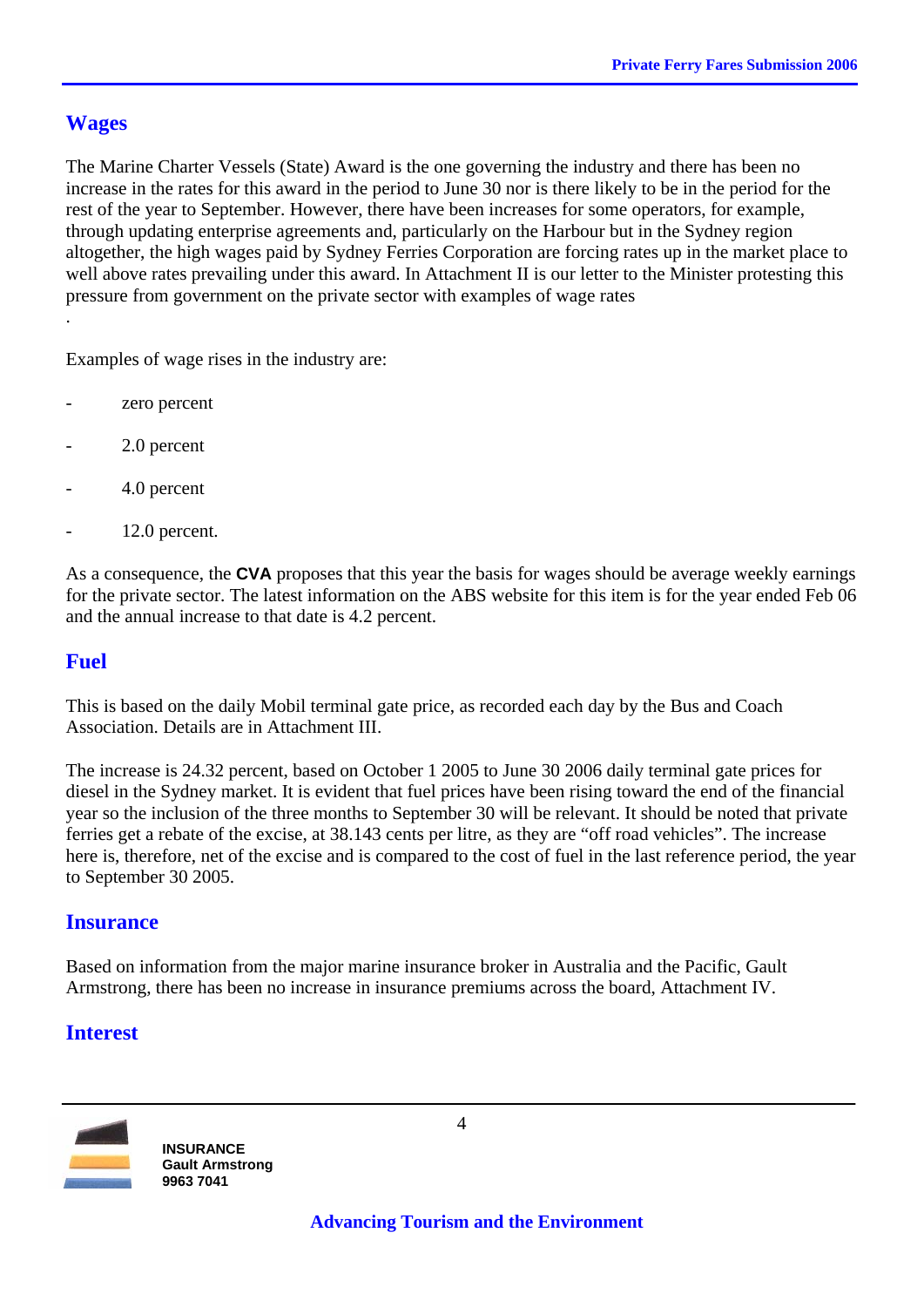The NAB provides evidence of a 0.25 percent increase in the small business overdraft rates for a line of credit facility, from 7.55 percent to 7.80 percent and 8.40 percent to 8.65 percent, on May 8 2006. These

details are in Attachment V. These rates are for their capital borrowing facility and for their working capital one. In the small table below, it can be seen that the increase in the cost of borrowing, averaged over the two facilities, is 3.05 percent.

| 07-Mar-05  | 8.40% | 7.55% |      |
|------------|-------|-------|------|
| 08-May-06  | 8.65% | 7.80% |      |
| Increase % | 2.89  | 3.21  |      |
| Average %  |       |       | 3.05 |

It was announced by the RBA on Wednesday August 2 that a rise in interest rates of 0.25 percent will take effect from that date and one or more rate rises can be expected before the end of the calendar year so information provided to September 30 will be relevant.

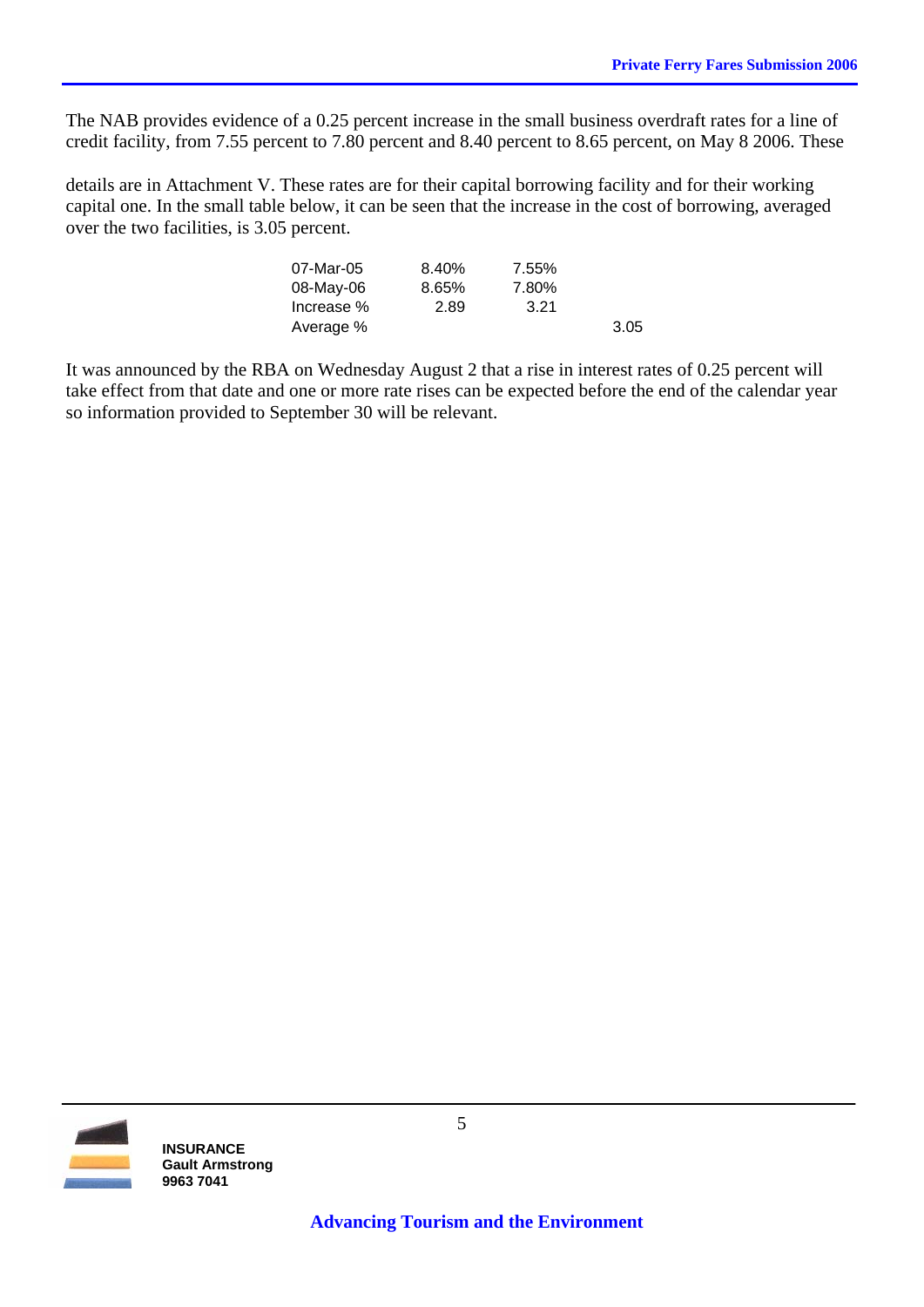## **Productivity**

It is important to discuss briefly the factors governing productivity opportunities in this industry of which there are few.

#### Labour

- the number and qualifications of crew members operating ferries are determined by the NSW Maritime Authority, having regard to NSW maritime law; exemptions are granted for some ferries if they are suitably designed and operate in sheltered waters for operation by less crew, eg one-person-operation; these options have been fully exploited by the industry; with these regulatory impositions on crew, there is no real opportunity for operators to achieve labour productivity gains from this section of their employees, which is most of them, 83 percent of the industry's less than 60 staff
- of the remainder, 17 percent, most are in administration; it is difficult to believe that there have been any significant breakthroughs in productivity amongst this group; there might be when the new electronic tickets are introduced

#### Wage Rates

– these are determined under the Marine Charter Vessels (State) Award; all operators in this industry sector are now covered by Workchoices; as a consequence, their rates of pay will be varied from time to time by the Fair Pay Commission; some may choose to enter into Australian Workplace Agreements but they will still be governed by the minimum allowable matters and by the minimum wage as set down by the Commission and, finally, by the maritime award adopted under Workchoices; as explained above, however, wage rates are also determined by the market place, particularly in the Sydney Region

#### Fuel

– this is bought at the nearest local supplier available to ferries coming alongside; these fuel outlets are invariable scarce, usually only one, such as the local club or marina, and prices are higher than for motorists – at present about \$1.75/litre compared to \$1.50/litre for cars able to shop around; replacing engines to make them more fuel efficient is an expensive alternative at about \$60,000 per engine plus lost time whilst the changeover is done; another alternative is to operate at lower speeds; this would save some fuel but would put the operator in breach of his contract with MOT as he would not be able to provide the same number of services (at the lower speed)

#### Interest

– rates are set by the markets; whilst borrowings are to some extent controlled by the operator, they are also dependent, for example, on the efficiency with which the Ministry of Transport reimburses businesses for school student, pensioner and other concessions; the significance of these reimbursements to each operator also depends on what proportion these types of passengers are of the operator's total passengers; the industry is presently holding talks with the Ministry to speed up these reimbursements; in addition, fuel has to be paid for at the time of purchase; as it is now more expensive



**INSURANCE Gault Armstrong 9963 7041**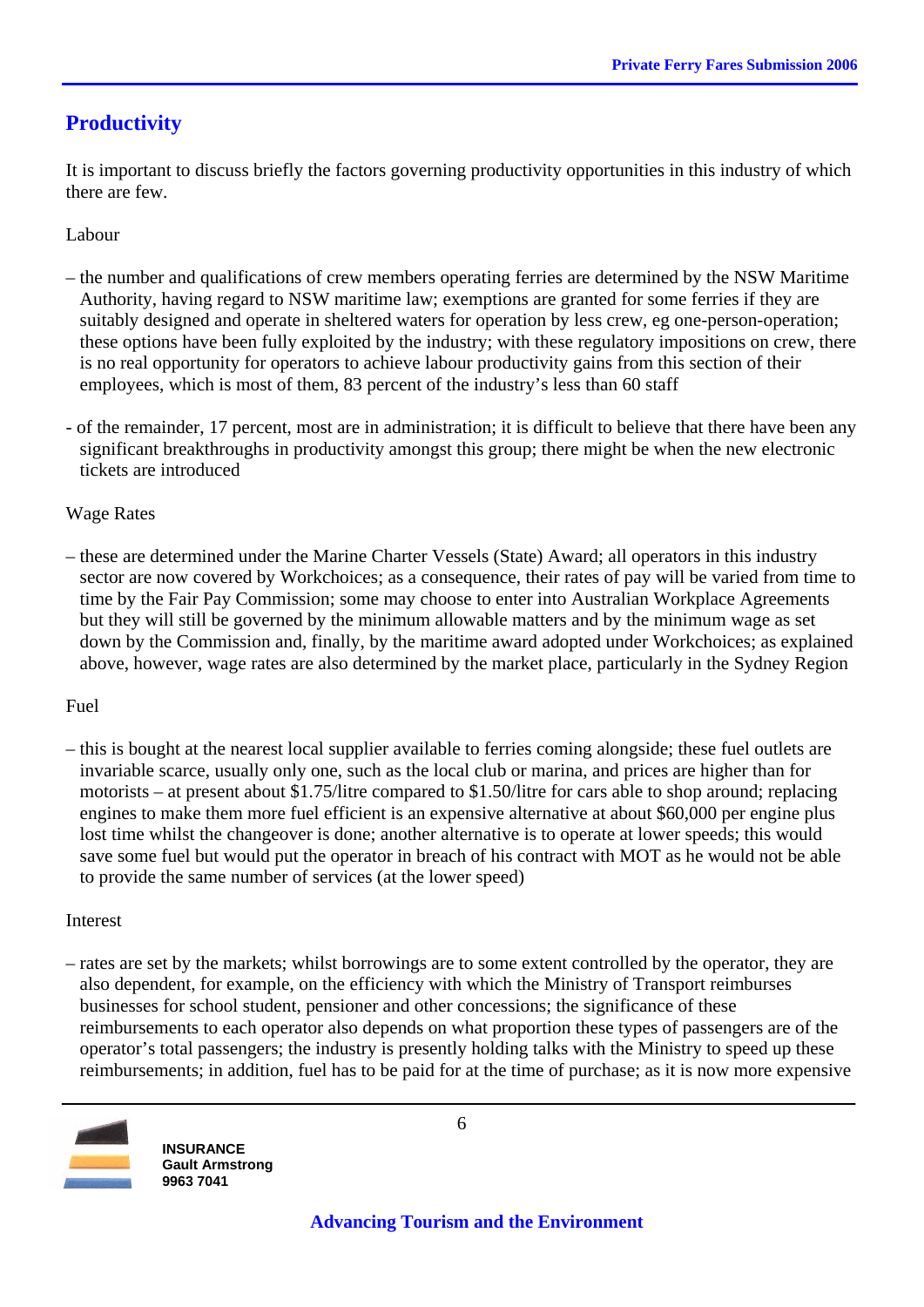than a year ago, it is reasonable to assume working capital has increased with a consequent increase in borrowings, rather than a decrease

Insurance

– rates for insurance are dependent on the market; there are about six underwriters presently in this market and the **CVA's** broker, used by most operators, is able to obtain as competitive rates as any because it is the largest marine broker in the Australasian region

All other items

– these include a wide range of expense items, eg accounting, motor vehicles, spare parts and advertising; all these are subject to market prices but are obviously minimised by careful buying which all operators do

It can be concluded that labour productivity improvements are not possible for the majority of employees in this industry sector , crew, if not for all employees and that operators' other expenses are, to a large extent, determined by regulation and the market place.

The private bus industry's recent determination (January 2006) assumed that the industry had a labour productivity increase of 1.0 percent which translated into a reduction in the recommended fare increase of 0.5 percent as labour made up about half the total costs (page 7).

This was based on the average increase for hours worked of 1.5 percent pa over five years to 2005 sourced from the "Australian National Accounts National Income, Expenditure and Product" June Quarter 2005, Table 3. This is for all market sectors, more than 20.

The more relevant Transport and Storage sector had an increase of 3.1 percent pa over the same period so why didn't IPART assume, say, 2.0 percent? However, below is an extract from the ABS site that shows the huge diversity of this sector (see highlights in yellow) making it also an inappropriate base for any assumption about productivity in either private buses or ferries in NSW.

The Transport and Storage Sector is made up as follows:

1292.0 - Australian and New Zealand Standard Industrial Classification (ANZSIC), 2006

DIVISION I – TRANSPORT, POSTAL AND WAREHOUSING

 The Transport, Postal and Warehousing Division includes units mainly engaged in providing transportation of passengers and freight by road, rail, water or air. Other transportation activities such as postal services, pipeline transport and scenic and sightseeing transport are included in this division.

Units mainly engaged in providing goods warehousing and storage activities are also included.

 The division also includes units mainly engaged in providing support services for the transportation of passengers and freight. These



**INSURANCE Gault Armstrong 9963 7041** 

 **Advancing Tourism and the Environment**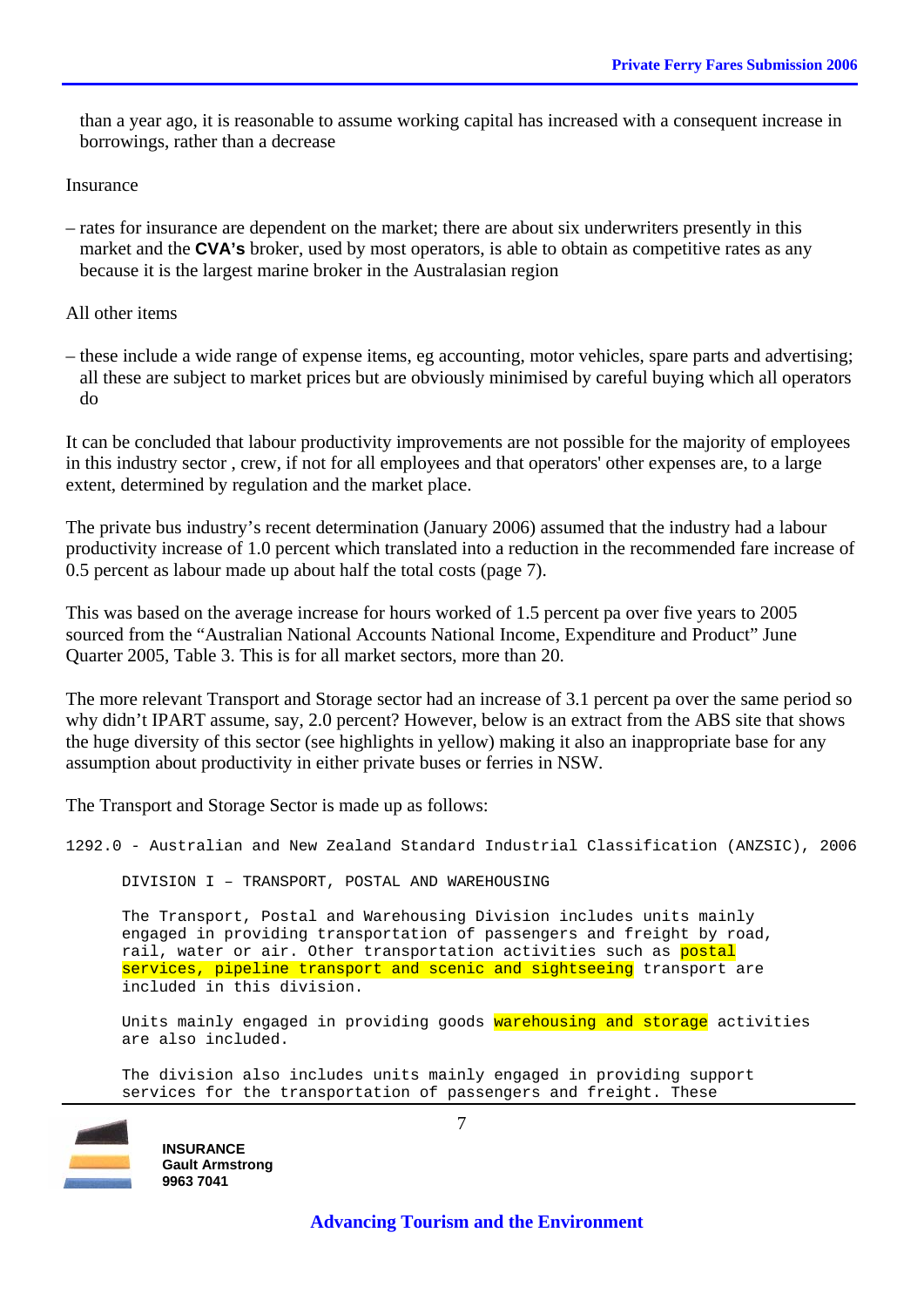activities include stevedoring services, harbour services, navigation services, airport operations and customs agency services. This section contains the following subsection : Road Transport Rail Transport Water Transport Air and Space Transport Other Transport Postal and Courier Pick-Up and Delivery Services Transport Support Services Warehousing and Storage Services

This industry sector in total has a GDP of approximately \$40,000 mill. The private ferry industry in NSW has a value of about \$4.0 mill or  $1/100<sup>th</sup>$  of one percent of the total.

The **CVA** respectfully suggests that because of the

- diversity of the make-up of the Transport and Storage sector and
- the relative sizes of the NSW private ferry industry and whole sector

it is inappropriate to assume that productivity of the whole sector can in any way be applied to the NSW industry. It is even more inappropriate to assume any relationship between the industry and the allmarket-sectors productivity.

Further, before attributing any portion of the Transport and Storage sector rise in productivity to private ferry operators in NSW, an analysis should be done of which constituent parts of the sector accounted for the rise. For example, was the rise attributable only to the growing number of B-Double trucks and mechanisation in warehouses? If this was the case, which it might not have been, of course, then there was no productivity increase in other constituent parts of the sector, including private ferries in NSW.

Relevant references are in Attachment VI.

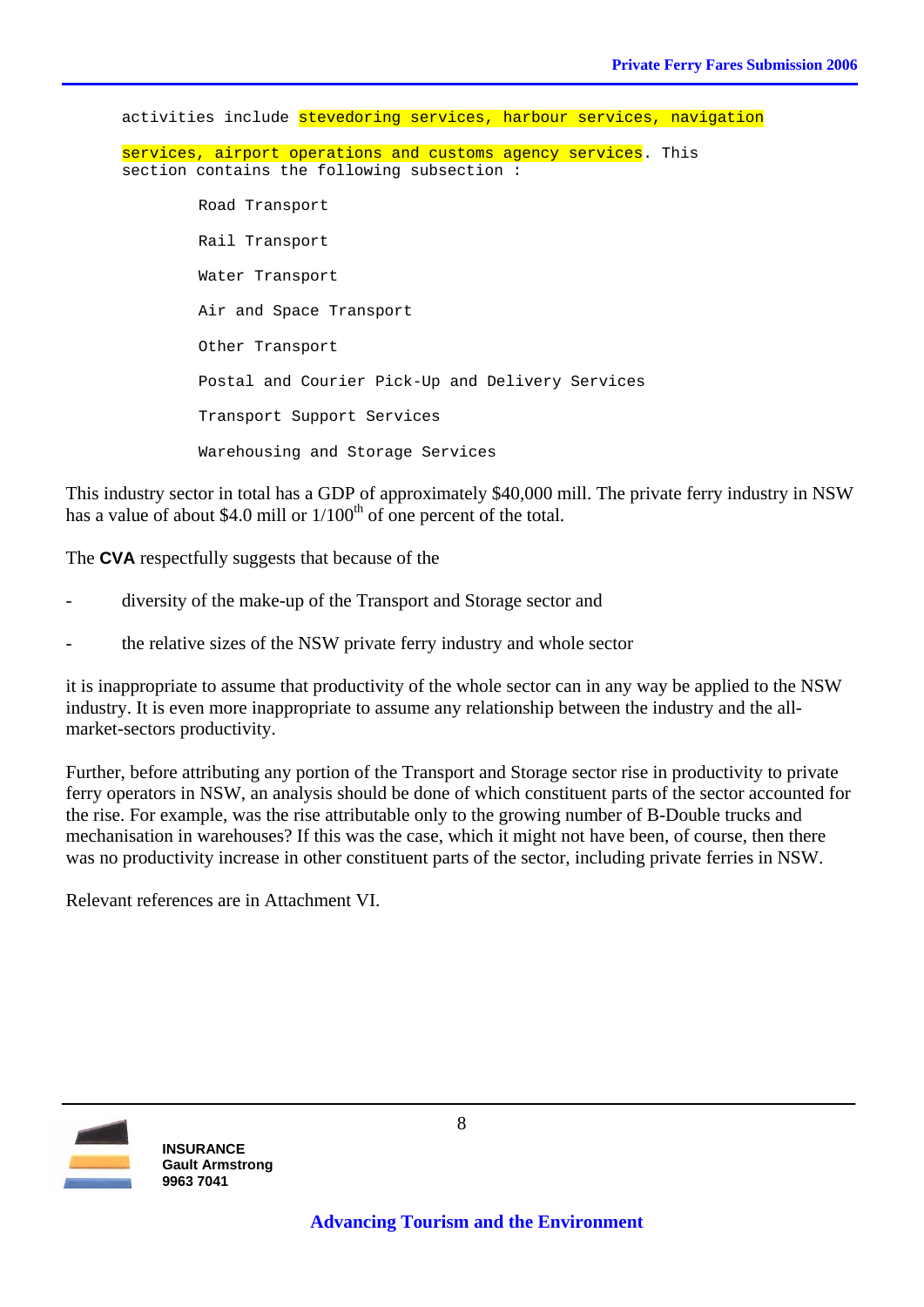## **Conclusion**

The industry looks forward to the outcome of IPART's deliberations. In particular, it looks forward to the opportunity to attend the Working Group and to submit up to date information in early October for the final quarter of the year to September 30.

At this stage, it believes an increase in fares of **7.75 percent** is justified, subject, of course, to the additional information to be submitted for the September quarter.

The alternative is to make two recommendations, one for the higher speed craft that use more fuel, and one for the others.

Specifically this means that

Matilda and Palm Beach should receive an increase of **9.24 percent** and

other operators should receive **5.15 percent**.

It should be noted that this submission does not allow for

the possible increased crew numbers being proposed by the NSW Maritime Authority but which are not yet finalized.

David C Cribb

August 10 2006

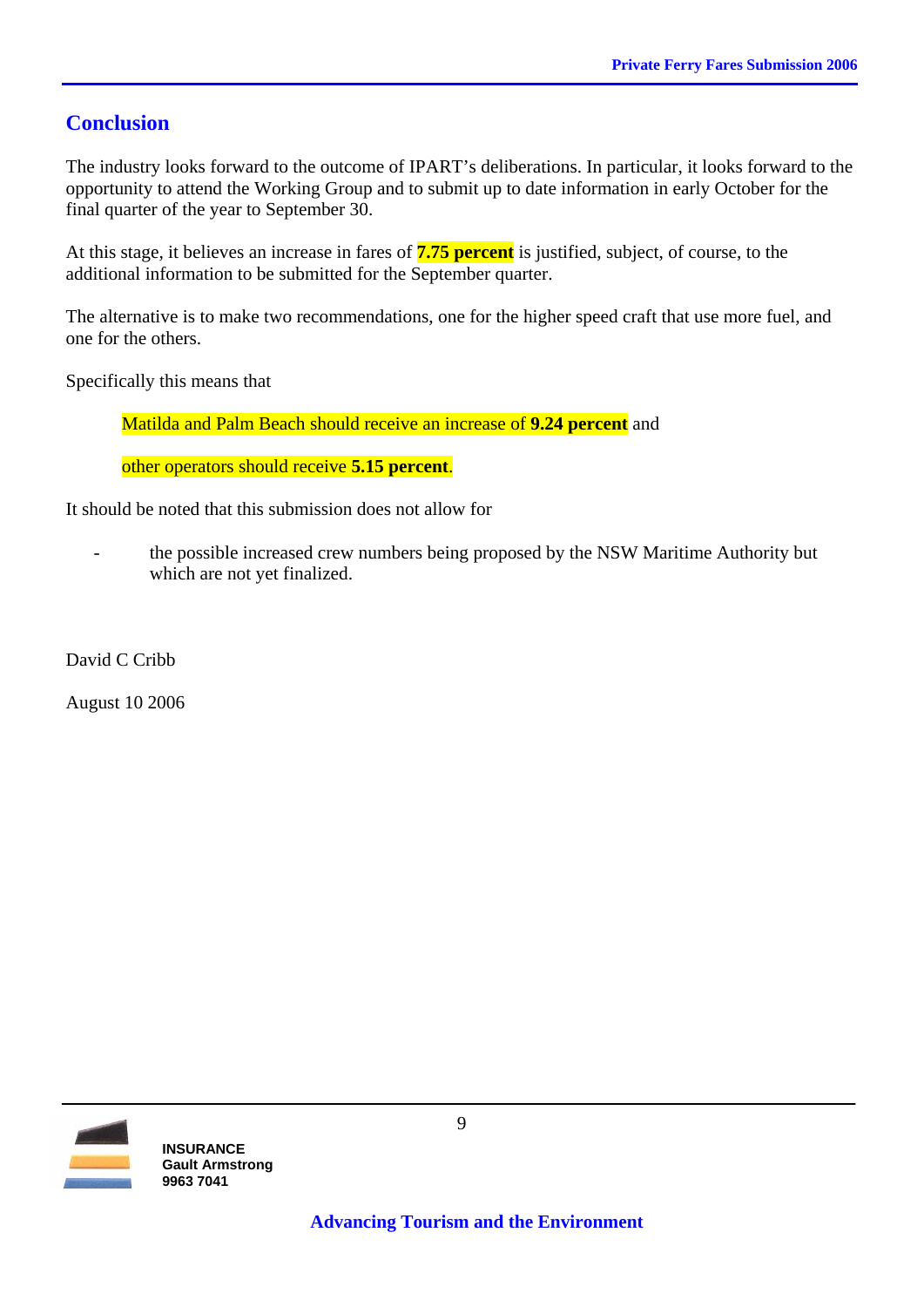#### **Attachment I**

## **FERRY FARES ANALYSIS 2006- HIGHER FUEL USERS**

(Data for the period October 1 2005 to June 30 2006)

(Fuel Prices are at Net Price, ie Exclude the Excise)

|                     | <b>Palm Beach</b> |    |  | <b>Matilda</b> |    |
|---------------------|-------------------|----|--|----------------|----|
| <b>Expense Item</b> | %                 | \$ |  | %              | \$ |
| Insurance           | 4.87              |    |  | 4.00           |    |
| Interest*           | 0.00              |    |  | 2.00           |    |
| Wages               | 54.04             |    |  | 46.02          |    |
| Fuel                | 29.83             |    |  | 22.96          |    |
| All other           | 11.27             |    |  | 25.01          |    |
| Total               | 100.00            |    |  | 100.00         |    |

\* Palm Beach Ferries' interest is bundled with its Holding Company accounts and is too hard to separate out

| <b>Expense Item</b> | %      | \$        | % incr | Weighted<br>%      |
|---------------------|--------|-----------|--------|--------------------|
| Insurance           | 4.42   | 95,893    | 0.00   | 0.00               |
| Interest*           | 1.03   | 22,260    | 3.05   | 0.03               |
| Wages               | 49.92  | 1,082,371 | 4.20   | 2.10               |
| Fuel                | 26.30  | 570,254   | 24.32  | 6.40               |
| All other           | 18.32  | 397,222   | 3.88   | 0.71               |
| Total               | 100.00 | 2,168,000 |        | 9.24               |
| Top four items      | 82     |           | $***$  | Av Weekly Earnings |

**Total** 

s, Private Sector \*\*\* CPI Sydney

Conclusion: a rise in fares of 9.24 % is justified

DCC Aug 10 06



**INSURANCE Gault Armstrong 9963 7041** 

10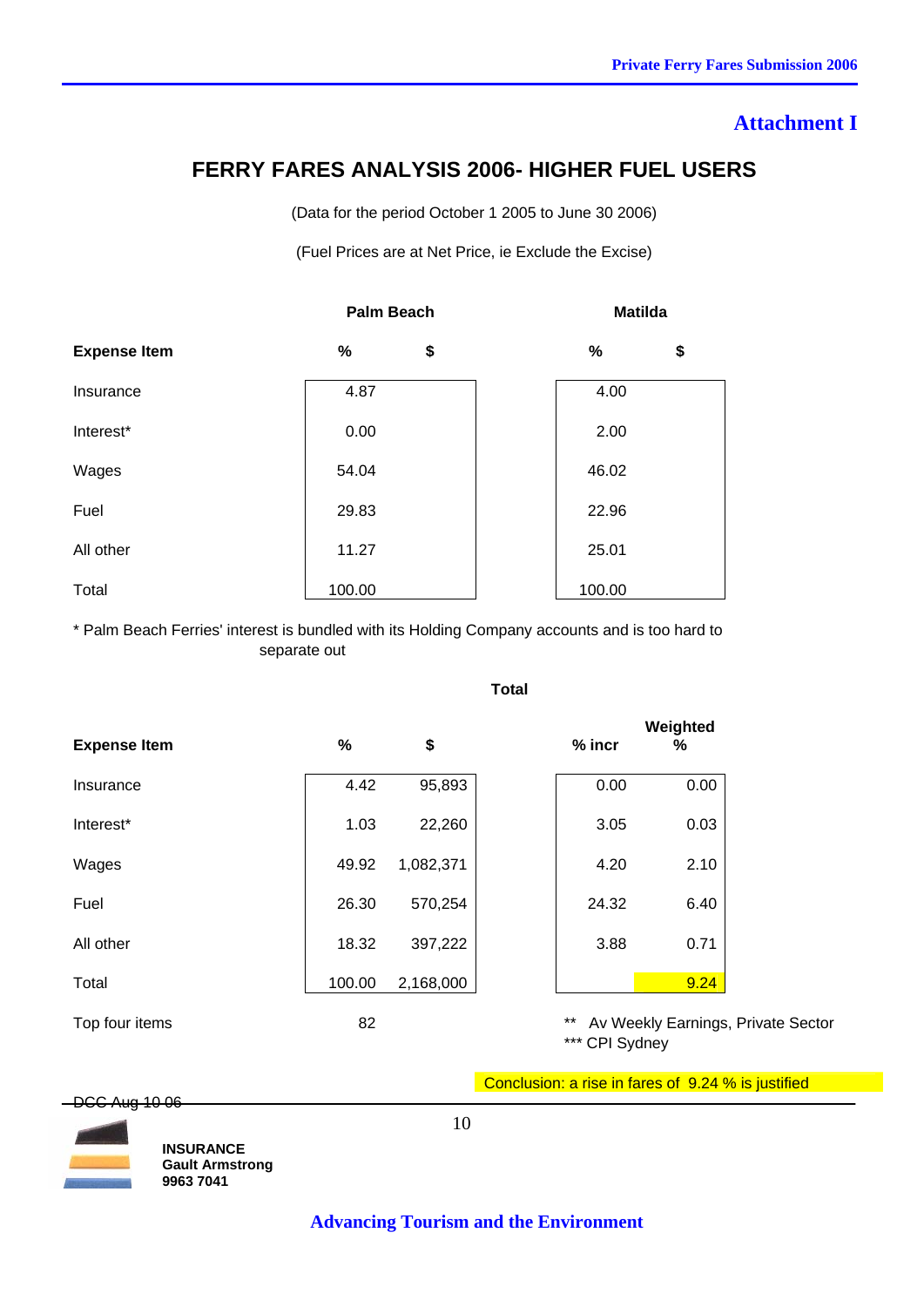### **FERRY FARES ANALYSIS 2006 - LOWER FUEL USERS**

(Data for the period October 1 2005 to June 30 2006)

(Fuel Prices are at Net Price, ie Exclude the Excise)

|                     | <b>Church Point</b> | <b>Central Coast</b> |        |    |        | Cronulla | Dangar Island |    |
|---------------------|---------------------|----------------------|--------|----|--------|----------|---------------|----|
| <b>Expense Item</b> | $\frac{9}{6}$       | \$                   | %      | \$ | %      | \$       | $\%$          | \$ |
| Insurance           | 5.86                |                      | 2.08   |    | 4.90   |          | 3.45          |    |
| Interest*           | 9.09                |                      | 10.40  |    | 0.23   |          | 7.43          |    |
| Wages               | 58.56               |                      | 21.83  |    | 56.51  |          | 63.31         |    |
| Fuel                | 7.94                |                      | 8.51   |    | 4.84   |          | 4.88          |    |
| All other           | 18.54               |                      | 57.18  |    | 33.53  |          | 20.94         |    |
| Total               | 100.00              |                      | 100.00 |    | 100.00 |          | 100.00        |    |

\* Palm Beach Ferries' interest is bundled with its Holding Company accounts and is too hard to separate out

|                     |        | <b>Total</b> |                         |          |                                    |               |
|---------------------|--------|--------------|-------------------------|----------|------------------------------------|---------------|
| <b>Expense Item</b> | $\%$   | \$           |                         | $%$ incr |                                    | Weighted<br>% |
| Insurance           | 4.45   | 55,381       |                         | 0.00     |                                    | 0.00          |
| Interest*           | 6.13   | 76,316       |                         | 3.05     |                                    | 0.19          |
| Wages               | 52.08  | 648,381      |                         | 4.20     | $***$                              | 2.19          |
| Fuel                | 6.50   | 80,911       |                         | 24.32    |                                    | 1.58          |
| All other           | 30.84  | 383,964      |                         | 3.88     | $***$                              | 1.20          |
| Total               | 100.00 | 1,244,953    |                         |          |                                    | 5.15          |
| Top four items      | 69     |              | $***$<br>*** CPI Sydney |          | Av Weekly Earnings, Private Sector |               |

#### Conclusion: a rise in fares of 5.15 % is justified

DCC Aug 06



11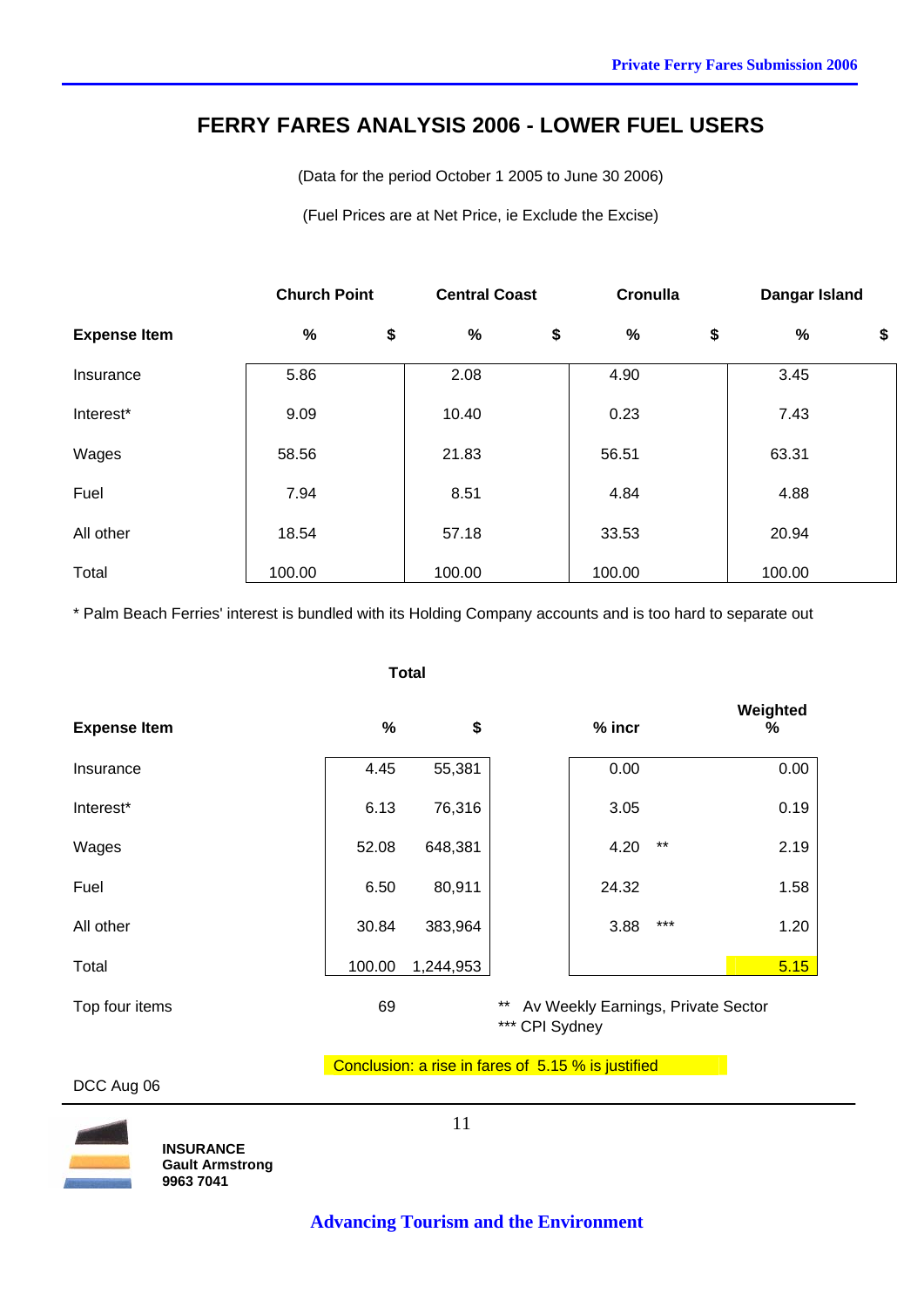## **FERRY FARES ANALYSIS 2006**

(Data for the period October 1 2005 to June 30 2006)

(Fuel Prices are at Net Price, ie Exclude the Excise)

|                     | <b>Church Point</b> | <b>Central Coast</b> | <b>Palm Beach</b> | Cronulla | Dangar Island | <b>Matilda</b> |    |
|---------------------|---------------------|----------------------|-------------------|----------|---------------|----------------|----|
| <b>Expense Item</b> | %                   | \$<br>%              | \$<br>%           | \$<br>%  | \$<br>%       | \$<br>$\%$     | \$ |
| Insurance           | 5.86                | 2.08                 | 4.87              | 4.90     | 3.45          | 4.00           |    |
| Interest*           | 9.09                | 10.40                | 0.00              | 0.23     | 7.43          | 2.00           |    |
| Wages               | 58.56               | 21.83                | 54.04             | 56.51    | 63.31         | 46.02          |    |
| Fuel                | 7.94                | 8.51                 | 29.83             | 4.84     | 4.88          | 22.96          |    |
| All other           | 18.54               | 57.18                | 11.27             | 33.53    | 20.94         | 25.01          |    |
| Total               | 100.00              | 100.00               | 100.00            | 100.00   | 100.00        | 100.00         |    |

\* Palm Beach Ferries' interest is bundled with its Holding Company accounts and is too hard to separate out



**INSURANCE Gault Armstrong 9963 7041**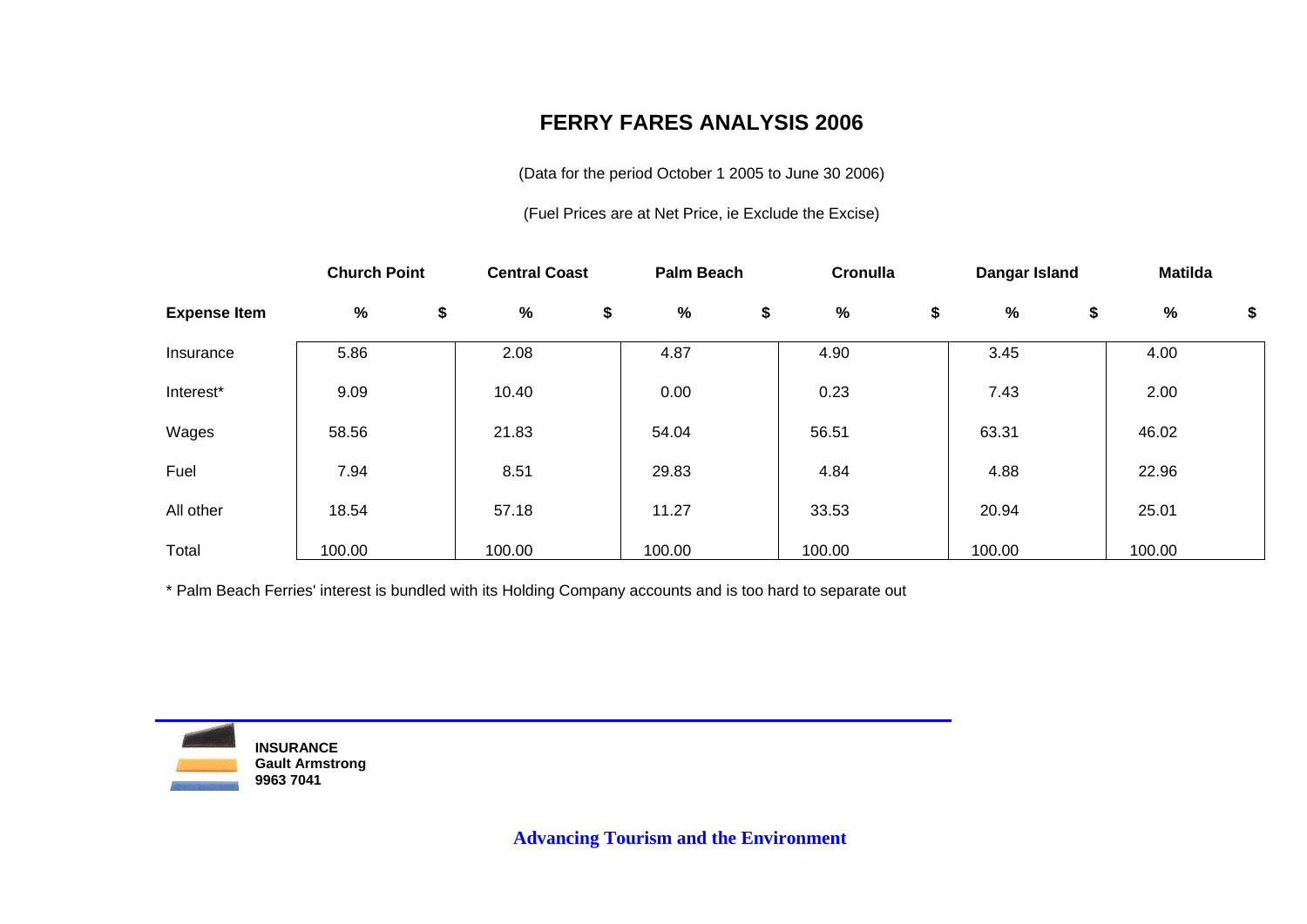#### **Total**

| <b>Expense Item</b> | $\%$   | \$        | $%$ incr | ,,,,,,,,,,<br>%                 |
|---------------------|--------|-----------|----------|---------------------------------|
| Insurance           | 4.43   | 151,274   | 0.00     | 0.00                            |
| Interest*           | 2.89   | 98,576    | 3.05     | 0.09                            |
| Wages               | 50.71  | 1,730,752 | 4.20     | $***$<br>2.13                   |
| Fuel                | 19.08  | 651,165   | 24.32    | 4.64                            |
| All other           | 22.89  | 781,186   | 3.88     | $***$<br>0.89                   |
| Total               | 100.00 | 3,412,953 |          | 7.75                            |
| Top four items      | 77     |           | $***$    | Av Weekly Earnings, Private Sec |

| $%$ incr |       | Weighted<br>% |
|----------|-------|---------------|
| 0.00     |       | 0.00          |
| 3.05     |       | 0.09          |
| 4.20     | $***$ | 2.13          |
| 24.32    |       | 4.64          |
| 3.88     | ***   | 0.89          |
|          |       | 7.75          |

\*\* Av Weekly Earnings, Private Sector \*\*\* CPI Sydney

Conclusion: a rise in fares of 7.75 % is justified

DCC August 10 2006



**INSURANCE Gault Armstrong 9963 7041**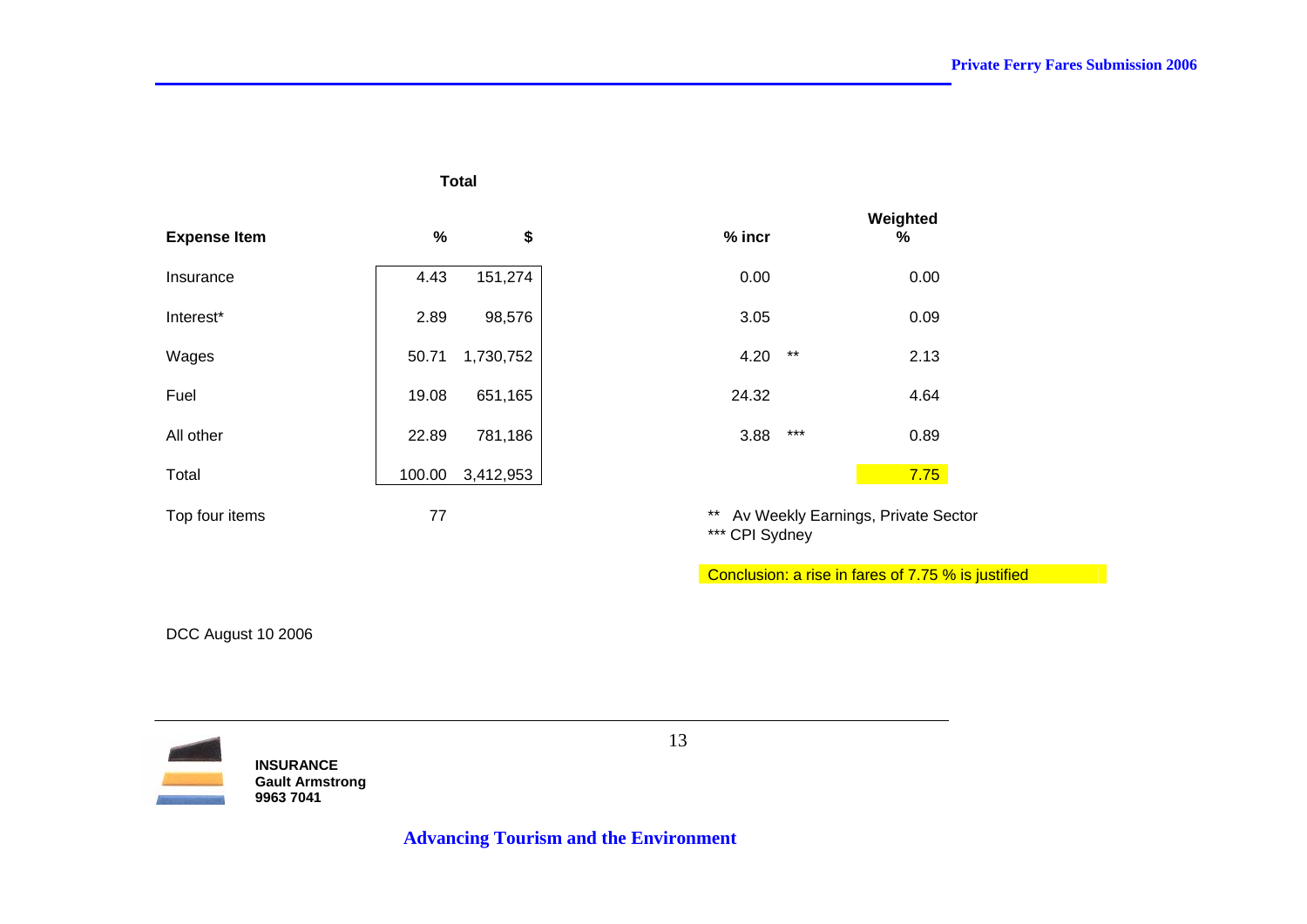

14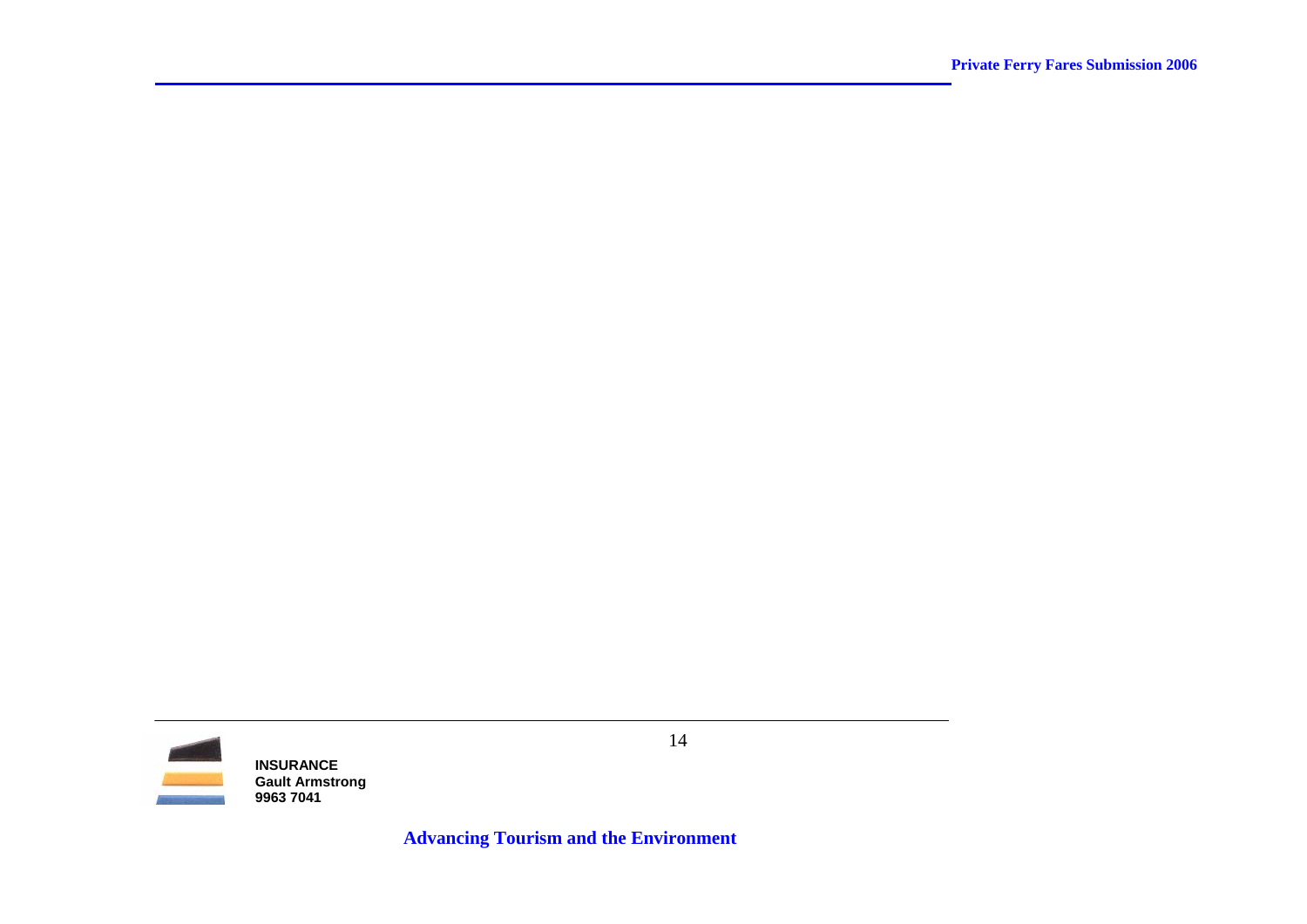## **Attachment II**

## **WAGES**

There has been no increase in the Marine Charter Vessels (State) Award since April 2005.

However, for reasons explained in the text, it is proposed that Average Weekly Earnings Private Sector be used. This is an increase of 4.2 percent, year on year, to Feb 06 according to the ABS.

DCC August 10 2006

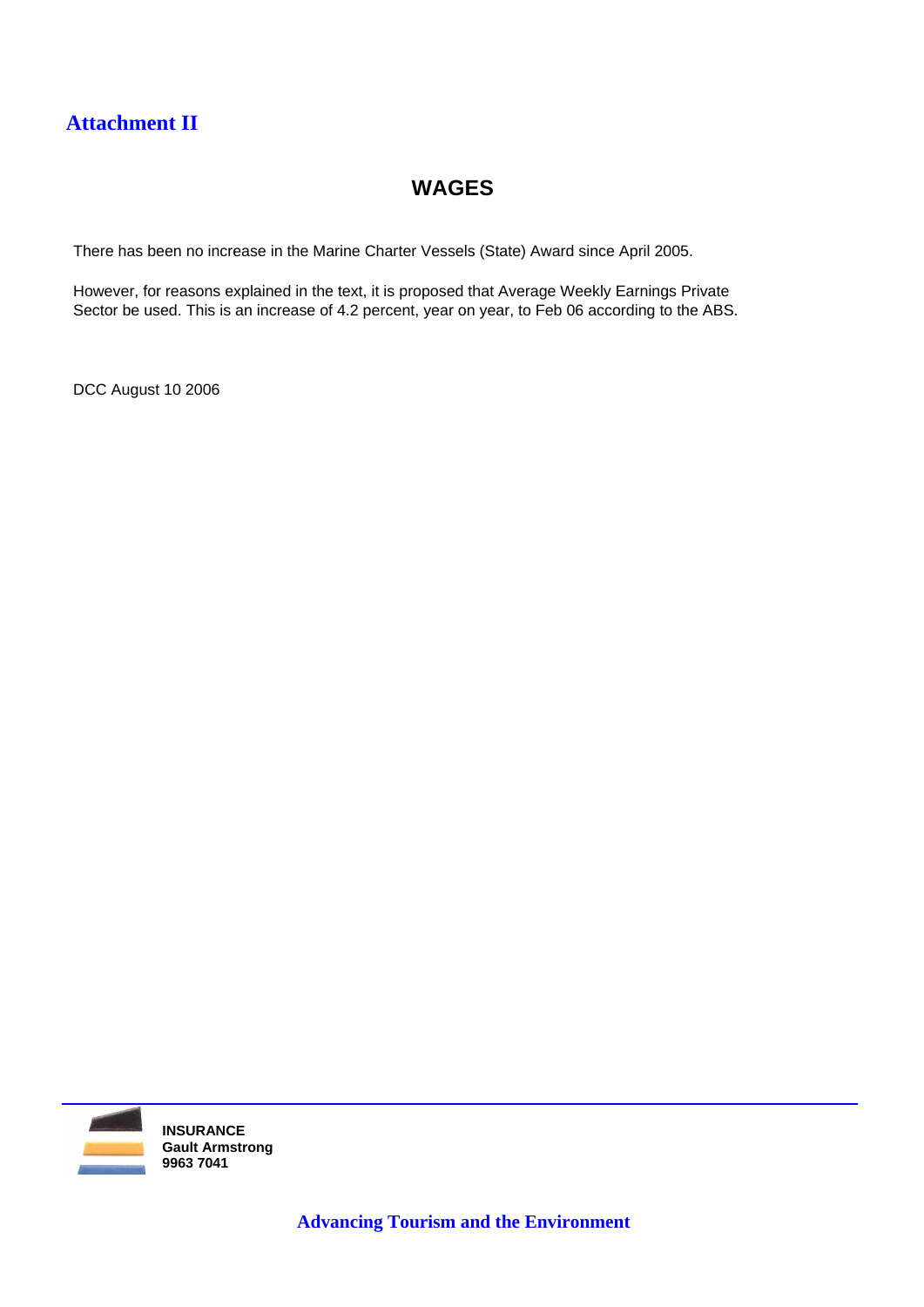#### **Attachment III**

## **DIESEL FUEL PRICE INCREASES**

#### **Terminal Gate Prices - Mobil**

| 01/10/2005               | 120.22           | 132.24           | 37,784.58 | <b>Total</b> |
|--------------------------|------------------|------------------|-----------|--------------|
| 02/10/2005               | 120.22           | 132.24           | 365.00    | <b>Days</b>  |
| 03/10/2005               | 120.22           | 132.24           | 103.52    | Average      |
| 04/10/2005               | 121.28           | 133.41           |           |              |
| 05/10/2005               | 121.73           | 133.90           |           |              |
| 06/10/2005               | 121.73           | 133.90           |           |              |
| 07/10/2005               | 122.23           | 134.45           |           |              |
| 08/10/2005               | 122.23           | 134.45           |           |              |
| 09/10/2005               | 122.23           | 134.45           |           |              |
| 10/10/2005               | 122.23           | 134.45           |           |              |
| 11/10/2005               | 121.73           | 133.90           |           |              |
| 12/10/2005               | 121.73           | 133.90           |           |              |
| 13/10/2005               | 120.97           | 133.07           |           |              |
| 14/10/2005               | 120.97           | 133.07           |           |              |
| 15/10/2005               | 120.97           | 133.07           |           |              |
| 16/10/2005               | 120.97           | 133.07           |           |              |
| 17/10/2005               | 120.97           | 133.07           |           |              |
| 18/10/2005               | 120.42           | 132.46           |           |              |
| 19/10/2005               | 120.42           | 132.46           |           |              |
| 20/10/2005               | 120.42           | 132.46           |           |              |
| 21/10/2005               | 119.66           | 131.63           |           |              |
| 22/10/2005               | 119.15           | 131.07           |           |              |
| 23/10/2005               | 119.15           | 131.07           |           |              |
| 24/10/2005               | 119.15           | 131.07           |           |              |
| 25/10/2005               | 118.29           | 130.12           |           |              |
| 26/10/2005               | 117.48           | 129.23           |           |              |
| 27/10/2005               | 116.83           | 128.51           |           |              |
| 28/10/2005               | 116.25           | 127.88           |           |              |
| 29/10/2005               | 116.25           | 127.88           |           |              |
| 30/10/2005               | 116.25<br>116.25 | 127.88<br>127.88 |           |              |
| 31/10/2005<br>01/11/2005 | 115.70           | 127.27           |           |              |
| 02/11/2005               | 115.18           | 126.70           |           |              |
| 03/11/2005               | 115.18           | 126.70           |           |              |
| 04/11/2005               | 114.22           | 125.64           |           |              |
| 05/11/2005               | 113.72           | 125.09           |           |              |
| 06/11/2005               | 113.72           | 125.09           |           |              |
| 07/11/2005               | 113.72           | 125.09           |           |              |
| 08/11/2005               | 113.00           | 124.30           |           |              |
| 09/11/2005               | 112.36           | 123.60           |           |              |
| 10/11/2005               | 111.77           | 122.95           |           |              |
| 11/11/2005               | 111.14           | 122.25           |           |              |
| 12/11/2005               | 110.57           | 121.63           |           |              |

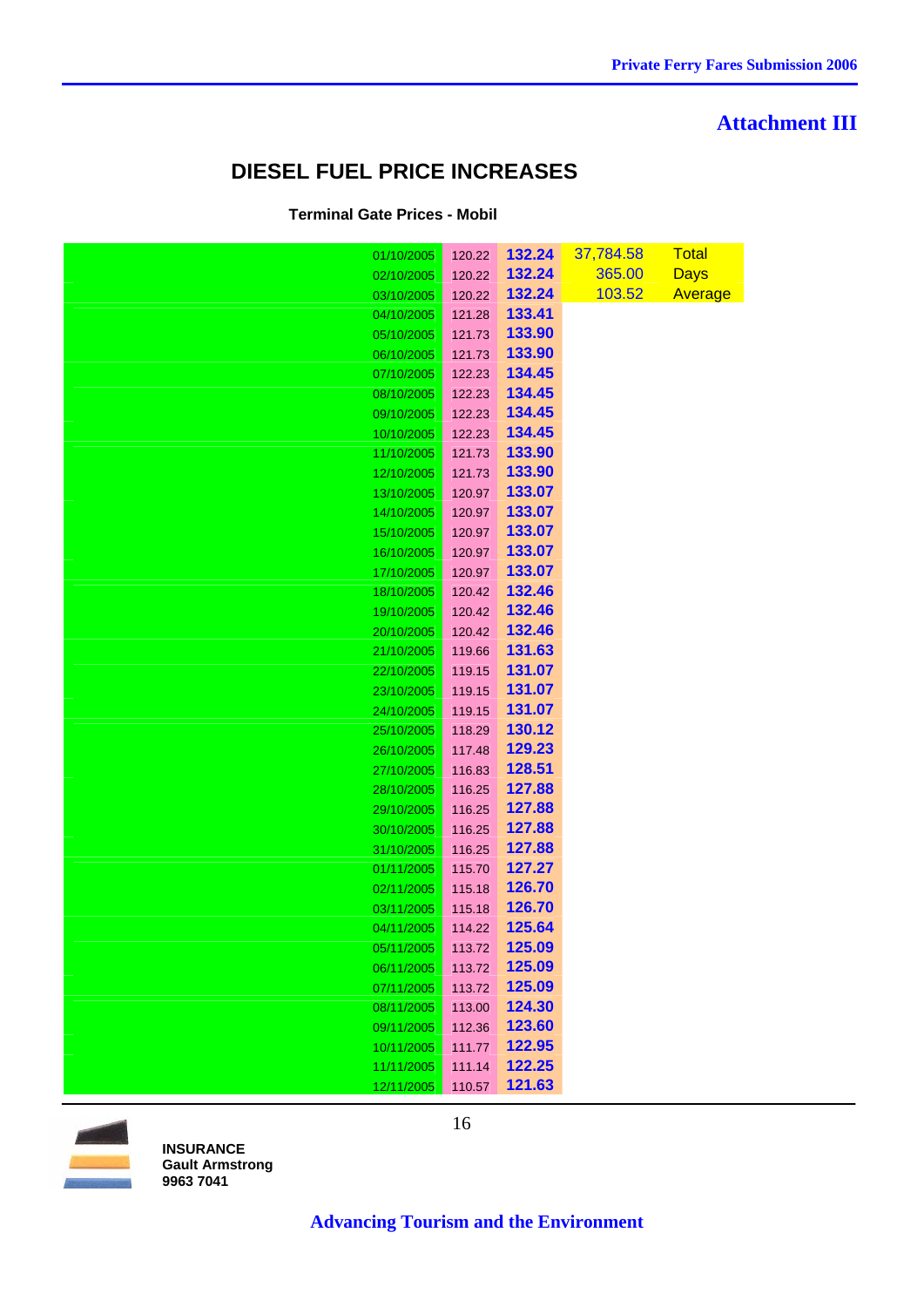| 13/11/2005 | 110.57 | 121.63 |
|------------|--------|--------|
| 14/11/2005 | 110.57 | 121.63 |
| 15/11/2005 | 110.57 | 121.63 |
| 16/11/2005 | 110.57 | 121.63 |
| 17/11/2005 | 110.02 | 121.02 |
| 18/11/2005 | 110.02 | 121.02 |
| 19/11/2005 | 110.02 | 121.02 |
| 20/11/2005 | 110.02 | 121.02 |
| 21/11/2005 | 110.02 | 121.02 |
| 22/11/2005 | 110.47 | 121.52 |
| 23/11/2005 | 110.47 | 121.52 |
| 24/11/2005 | 110.47 | 121.52 |
| 25/11/2005 | 110.47 | 121.52 |
| 26/11/2005 | 110.47 | 121.52 |
| 27/11/2005 | 110.47 | 121.52 |
| 28/11/2005 | 110.47 | 121.52 |
| 29/11/2005 | 109.78 | 120.76 |
| 30/11/2005 | 109.02 | 119.92 |
| 01/12/2005 | 108.07 | 118.88 |
| 02/12/2005 | 107.31 | 118.04 |
| 03/12/2005 | 106.64 | 117.30 |
| 04/12/2005 | 106.64 | 117.30 |
| 05/12/2005 | 106.64 | 117.30 |
| 06/12/2005 | 106.64 | 117.30 |
| 07/12/2005 | 106.03 | 116.63 |
| 08/12/2005 | 106.03 | 116.63 |
| 09/12/2005 | 106.03 | 116.63 |
| 10/12/2005 | 106.37 | 117.01 |
| 11/12/2005 | 106.37 | 117.01 |
| 12/12/2005 | 106.37 | 117.01 |
| 13/12/2005 | 107.11 | 117.82 |
| 14/12/2005 | 107.56 | 118.32 |
| 15/12/2005 | 108.11 | 118.92 |
| 16/12/2005 | 108.84 | 119.72 |
| 17/12/2005 | 109.73 | 120.70 |
| 18/12/2005 | 109.73 | 120.70 |
| 19/12/2005 | 109.73 | 120.70 |
| 20/12/2005 | 110.66 | 121.73 |
| 21/12/2005 | 111.18 | 122.30 |
| 22/12/2005 | 111.18 | 122.30 |
| 23/12/2005 | 111.75 | 122.93 |
| 24/12/2005 | 112.41 | 123.65 |
| 25/12/2005 | 112.41 | 123.65 |
| 26/12/2005 | 112.41 | 123.65 |
| 27/12/2005 | 112.41 | 123.65 |
| 28/12/2005 | 112.41 | 123.65 |
| 29/12/2005 | 112.41 | 123.65 |
| 30/12/2005 | 112.41 | 123.65 |
| 31/12/2005 | 112.41 | 123.65 |
| 01/01/2006 | 113.31 | 124.64 |

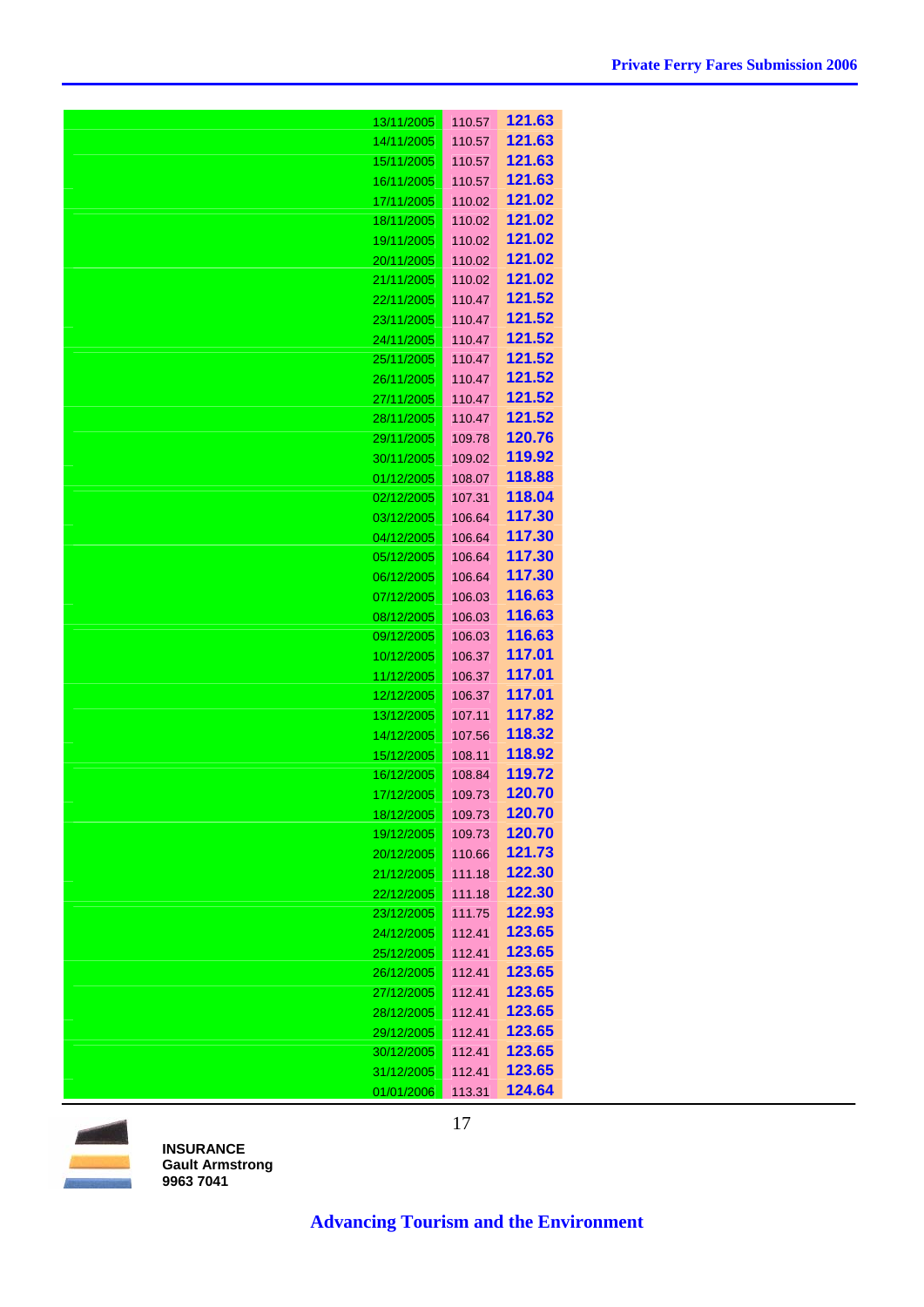| 02/01/2006               | 113.31           | 124.64                  |
|--------------------------|------------------|-------------------------|
| 03/01/2006               | 113.31           | 124.64                  |
| 04/01/2006               | 113.75           | 125.13                  |
| 05/01/2006               | 114.52           | 125.97                  |
| 06/01/2006               | 114.85           | 126.34                  |
| 07/01/2006               | 114.85           | 126.34                  |
| 08/01/2006               | 114.85           | 126.34                  |
| 09/01/2006               | 114.85           | 126.34                  |
| 10/01/2006               | 114.85           | 126.34                  |
| 11/01/2006               | 115.37           | 126.91                  |
| 12/01/2006               | 115.37           | 126.91                  |
| 13/01/2006               | 115.37           | 126.91                  |
| 14/01/2006               | 115.37           | 126.91                  |
| 15/01/2006               | 115.37           | 126.91                  |
| 16/01/2006               | 115.37           | 126.91                  |
| 17/01/2006               | 115.37           | 126.91                  |
| 18/01/2006               | 115.37           | 126.91<br>127.44        |
| 19/01/2006<br>20/01/2006 | 115.85<br>116.53 | 128.18                  |
| 21/01/2006               | 117.26           | 128.99                  |
| 22/01/2006               | 117.26           | 128.99                  |
| 23/01/2006               | 117.26           | 128.99                  |
| 24/01/2006               | 118.35           | 130.19                  |
| 25/01/2006               | 119.59           | 131.55                  |
| 26/01/2006               | 120.64           | 132.70                  |
| 27/01/2006               | 120.64           | 132.70                  |
| 28/01/2006               | 121.20           | 133.32                  |
| 29/01/2006               | 121.20           | 133.32                  |
| 30/01/2006               | 121.20           | 133.32                  |
| 31/01/2006               | 121.50           | 133.65                  |
| 01/02/2006               | 121.50           | 133.65                  |
| 02/02/2006               | 121.50           | 133.65                  |
| 03/02/2006               | 121.50           | 133.65                  |
| 04/02/2006               | 120.18           | 132.20                  |
| 05/02/2006               | 120.18           | 132.20                  |
| 06/02/2006               | 120.18           | <b>132.20</b><br>131.29 |
| 07/02/2006<br>08/02/2006 | 119.35<br>118.82 | 130.70                  |
| 09/02/2006               | 118.82           | 130.70                  |
| 10/02/2006               | 118.12           | 129.93                  |
| 11/02/2006               | 118.12           | 129.93                  |
| 12/02/2006               | 118.12           | 129.93                  |
| 13/02/2006               | 118.12           | 129.93                  |
| 14/02/2006               | 118.53           | 130.38                  |
| 15/02/2006               | 119.01           | 130.91                  |
| 16/02/2006               | 119.52           | 131.47                  |
| 17/02/2006               | 119.52           | 131.47                  |
| 18/02/2006               | 119.89           | 131.88                  |
| 19/02/2006               | 119.89           | 131.88                  |
| 20/02/2006               | 119.89           | 131.88                  |



18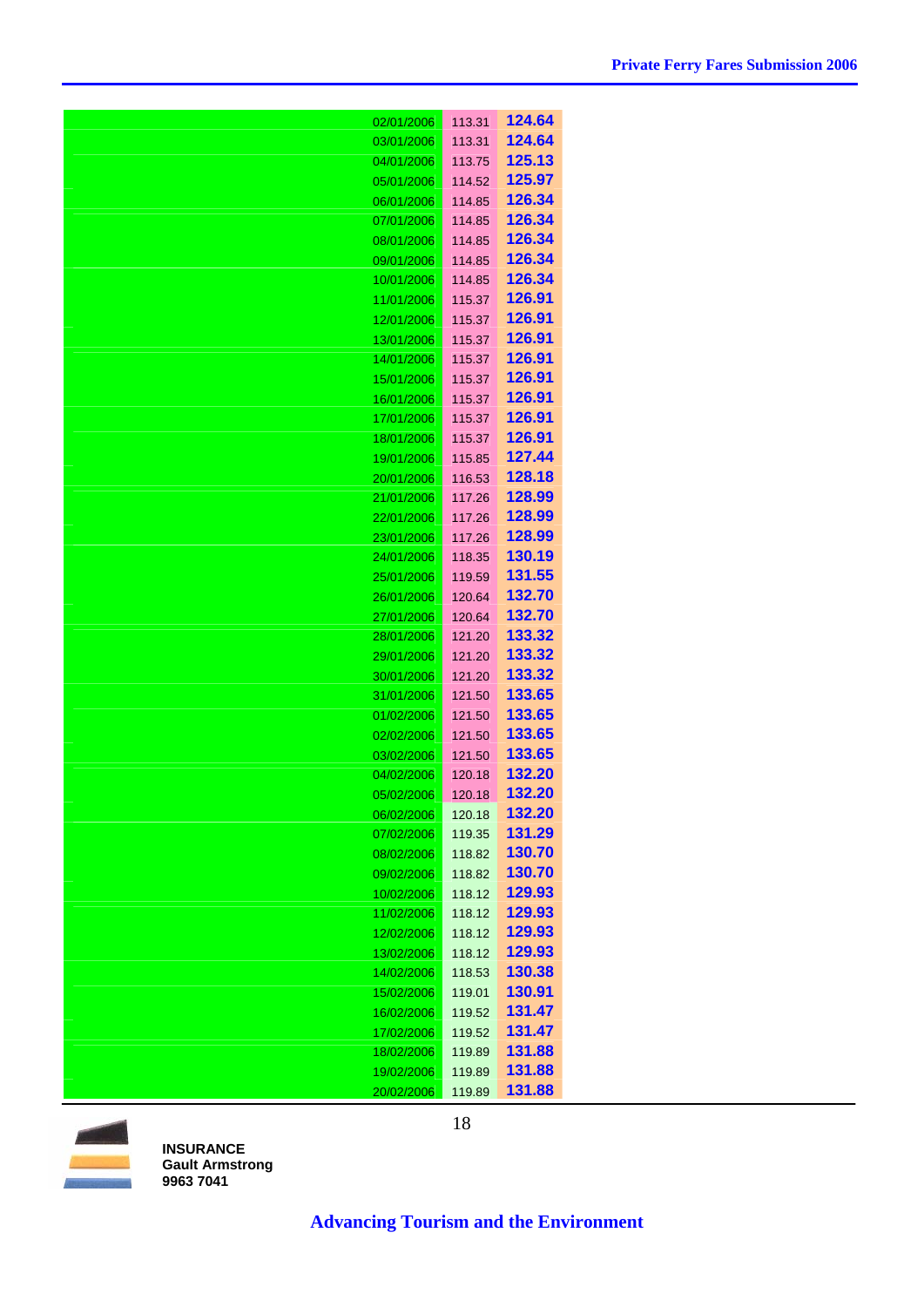| 21/02/2006               | 119.89           | 131.88           |
|--------------------------|------------------|------------------|
| 22/02/2006               | 119.89           | 131.88           |
| 23/02/2006               | 120.20           | 132.22           |
| 24/02/2006               | 120.20           | 132.22           |
| 25/02/2006               | 120.20           | 132.22           |
| 26/02/2006               | 120.20           | 132.22           |
| 27/02/2006               | 120.20           | 132.22           |
| 28/02/2006               | 120.20           | 132.22           |
| 01/03/2006               | 120.20           | 132.22           |
| 02/03/2006               | 120.20           | 132.22           |
| 03/03/2006               | 120.20           | 132.22           |
| 04/03/2006               | 119.50           | 131.45           |
| 05/03/2006               | 119.50           | 131.45           |
| 06/03/2006               | 119.50           | 131.45           |
| 07/03/2006               | 119.50           | 131.45           |
| 08/03/2006               | 119.50           | 131.45           |
| 09/03/2006               | 120.04           | 132.04           |
| 10/03/2006               | 120.04           | 132.04           |
| 11/03/2006               | 120.04           | 132.04           |
| 12/03/2006               | 120.04           | 132.04           |
| 13/03/2006               | 120.04           | 132.04           |
| 14/03/2006               | 120.53           | 132.58           |
| 15/03/2006               | 120.90           | 132.99           |
| 16/03/2006               | 121.27           | 133.40           |
| 17/03/2006               | 121.27           | 133.40           |
| 18/03/2006               | 121.27           | 133.40           |
| 19/03/2006               | 121.27           | 133.40           |
| 20/03/2006               | 121.27           | 133.40           |
| 21/03/2006               | 121.27           | 133.40<br>133.40 |
| 22/03/2006               | 121.27           |                  |
| 23/03/2006               | 121.27           | 133.40<br>133.40 |
| 24/03/2006               | 121.27           | 132.83           |
| 25/03/2006               | 120.75           | 132.83           |
| 26/03/2006               | 120.75           | 132.83           |
| 27/03/2006               | 120.75           | <u>132.28</u>    |
| 28/03/2006               | 120.25<br>120.25 | 132.28           |
| 29/03/2006<br>30/03/2006 | 120.25           | 132.28           |
| 31/03/2006               | 120.25           | 132.28           |
| 01/04/2006               | 121.05           | 133.16           |
| 02/04/2006               | 121.05           | 133.16           |
| 03/04/2006               | 121.05           | 133.16           |
| 04/04/2006               | 121.55           | 133.71           |
| 05/04/2006               | 122.23           | 134.45           |
| 06/04/2006               | 122.81           | 135.09           |
| 07/04/2006               | 123.25           | 135.58           |
| 08/04/2006               | 123.58           | 135.94           |
| 09/04/2006               | 123.58           | 135.94           |
| 10/04/2006               | 123.58           | 135.94           |
| 11/04/2006               | 123.58           | 135.94           |

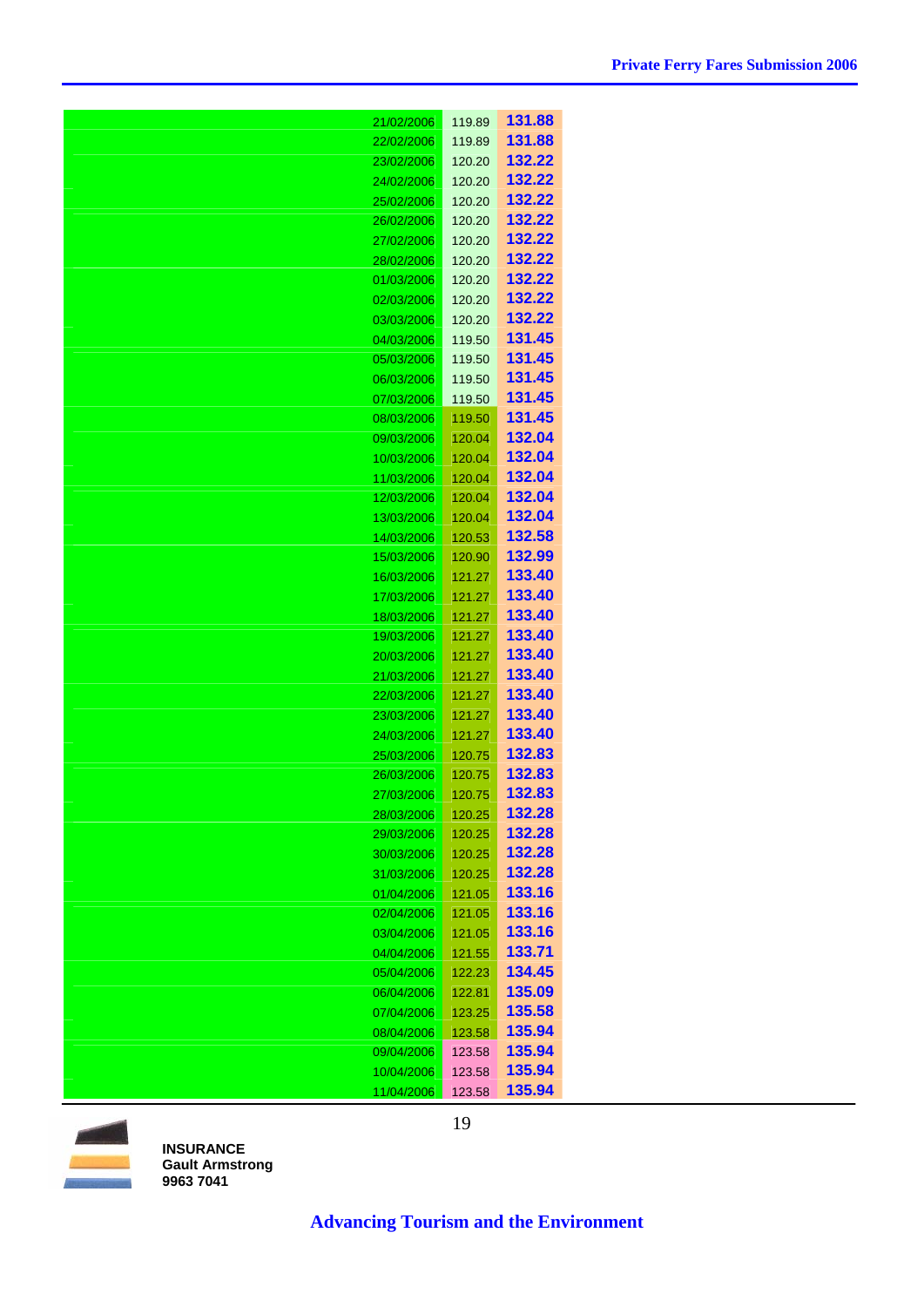| 12/04/2006 | 123.58 | 135.94        |
|------------|--------|---------------|
| 13/04/2006 | 123.58 | 135.94        |
| 14/04/2006 | 123.90 | 136.29        |
| 15/04/2006 | 123.90 | 136.29        |
| 16/04/2006 | 123.90 | 136.29        |
| 17/04/2006 | 123.90 | 136.29        |
| 18/04/2006 | 123.90 | 136.29        |
| 19/04/2006 | 123.90 | 136.29        |
| 20/04/2006 | 124.80 | 137.28        |
| 21/04/2006 | 125.66 | 138.23        |
| 22/04/2006 | 127.09 | 139.80        |
| 23/04/2006 | 127.09 | 139.80        |
| 24/04/2006 | 127.09 | 139.80        |
| 25/04/2006 | 128.38 | 141.22        |
| 26/04/2006 | 128.38 | 141.22        |
| 27/04/2006 | 129.53 | 142.48        |
| 28/04/2006 | 130.62 | 143.68        |
| 29/04/2006 | 130.62 | 143.68        |
| 30/04/2006 | 130.62 | 143.68        |
| 01/05/2006 | 131.40 | 144.54        |
| 02/05/2006 | 131.40 | 144.54        |
| 03/05/2006 | 131.40 | 144.54        |
| 04/05/2006 | 131.40 | 144.54        |
| 05/05/2006 | 131.40 | 144.54        |
| 06/05/2006 | 130.57 | 143.63        |
| 07/05/2006 | 130.57 | 143.63        |
| 08/05/2006 | 130.57 | 143.63        |
| 09/05/2006 | 129.82 | 142.80        |
| 10/05/2006 | 129.82 | 142.80        |
| 11/05/2006 | 129.19 | 142.11        |
| 12/05/2006 | 129.19 | 142.11        |
| 13/05/2006 | 129.19 | 142.11        |
| 14/05/2006 | 129.19 | 142.11        |
| 15/05/2006 | 129.19 | 142.11        |
| 16/05/2006 | 129.19 | 142.11        |
| 17/05/2006 | 129.19 | 142.11        |
| 18/05/2006 | 129.19 | 142.11        |
| 19/05/2006 | 129.19 | 142.11        |
| 20/05/2006 | 129.19 | 142.11        |
| 21/05/2006 | 129.19 | 142.11        |
| 22/05/2006 | 129.19 | 142.11        |
| 23/05/2006 | 129.19 | 142.11        |
| 24/05/2006 | 128.26 | 141.09        |
| 25/05/2006 | 128.26 | 141.09        |
| 26/05/2006 | 128.26 | 141.09        |
| 27/05/2006 | 127.38 | 140.12        |
| 28/05/2006 | 127.38 | 140.12        |
| 29/05/2006 | 127.38 | <u>140.12</u> |
| 30/05/2006 | 127.38 | 140.12        |
| 31/05/2006 | 127.38 | 140.12        |

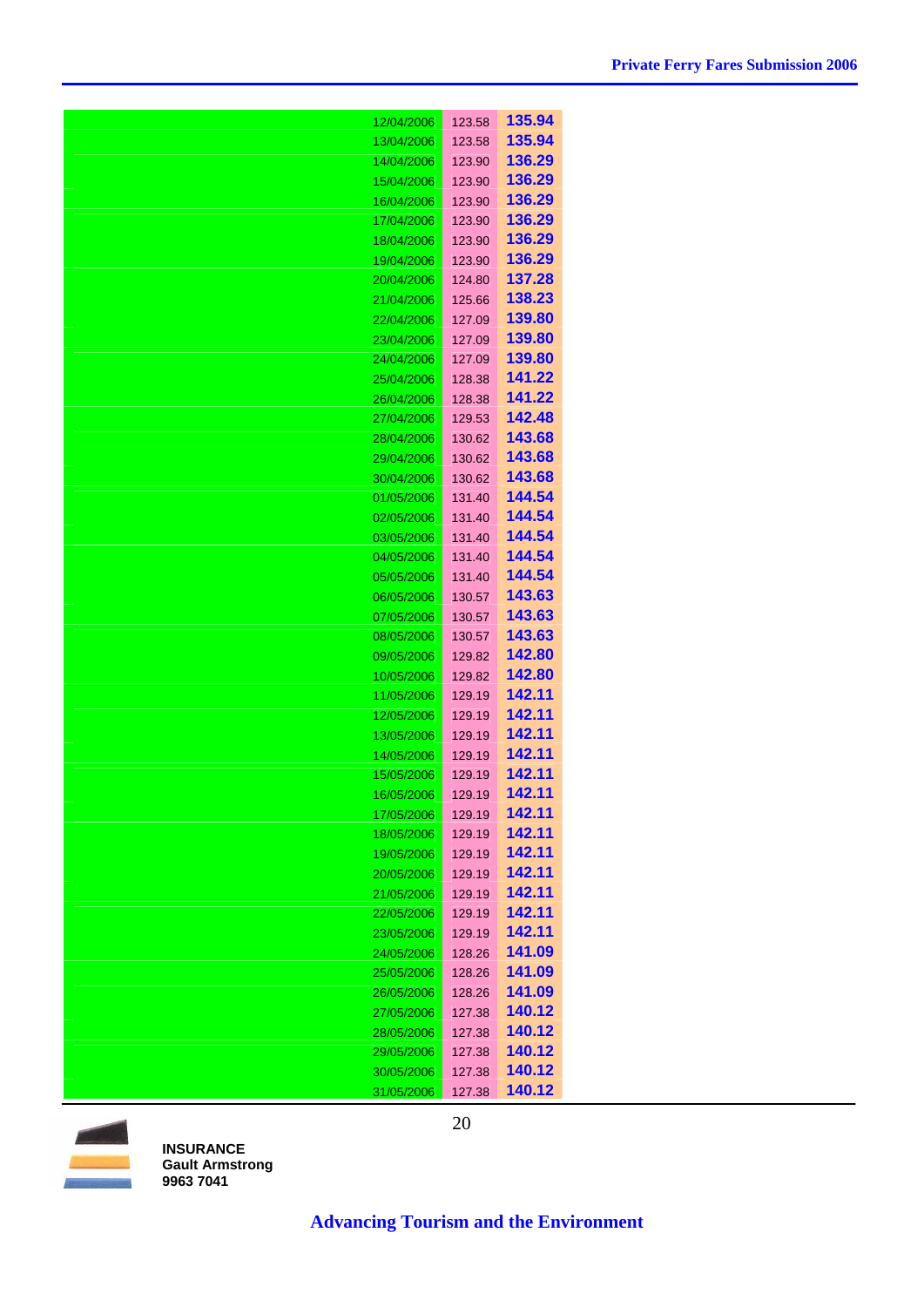| 01/06/2006 | 127.38 | 140.12 |
|------------|--------|--------|
| 02/06/2006 | 127.38 | 140.12 |
| 03/06/2006 | 127.38 | 140.12 |
| 04/06/2006 | 127.38 | 140.12 |
| 05/06/2006 | 127.38 | 140.12 |
|            |        |        |
|            |        | 139.57 |
| 06/06/2006 | 126.88 |        |
| 07/06/2006 | 127.20 | 139.92 |
| 08/06/2006 | 127.20 | 139.92 |
| 09/06/2006 | 127.69 | 140.46 |
| 10/06/2006 | 127.69 | 140.46 |
| 11/06/2006 | 127.69 | 140.46 |
| 12/06/2006 | 127.69 | 140.46 |
| 13/06/2006 | 127.69 | 140.46 |
| 14/06/2006 | 127.69 | 140.46 |
| 15/06/2006 | 127.69 | 140.46 |
| 16/06/2006 | 128.09 | 140.90 |
| 17/06/2006 | 128.09 | 140.90 |
| 18/06/2006 | 128.09 | 140.90 |
| 19/06/2006 | 128.09 | 140.90 |
| 20/06/2006 | 128.09 | 140.90 |
| 21/06/2006 | 127.36 | 140.10 |
| 22/06/2006 | 127.36 | 140.10 |
| 23/06/2006 | 126.73 | 139.40 |
| 24/06/2006 | 126.73 | 139.40 |
|            |        | 139.40 |
| 25/06/2006 | 126.73 |        |
| 26/06/2006 | 126.73 | 139.40 |
| 27/06/2006 | 126.73 | 139.40 |
| 28/06/2006 | 126.16 | 138.78 |
| 29/06/2006 | 126.16 | 138.78 |
| 30/06/2006 | 126.16 | 138.78 |

| Total Oct 1 05 - Jun 30 06 (sum of all daily prices) | 32,483.60 |
|------------------------------------------------------|-----------|
| <b>Total days</b>                                    | 271.00    |
| Average                                              | 119.87    |
| Less Fuel Excise @ 38 c/l                            | 81.87     |
|                                                      |           |
| Total Oct 1 04 - Sep 30 05 (sum of all daily prices) | 37,904.79 |
| <b>Total days</b>                                    | 365.00    |
| Average                                              | 103.85    |
| Less Fuel Excise @ 38 c/l                            | 65.85     |
|                                                      |           |
| % increase 06 over 05 (less fuel excise)             | 24.32     |

DCC July 31 06

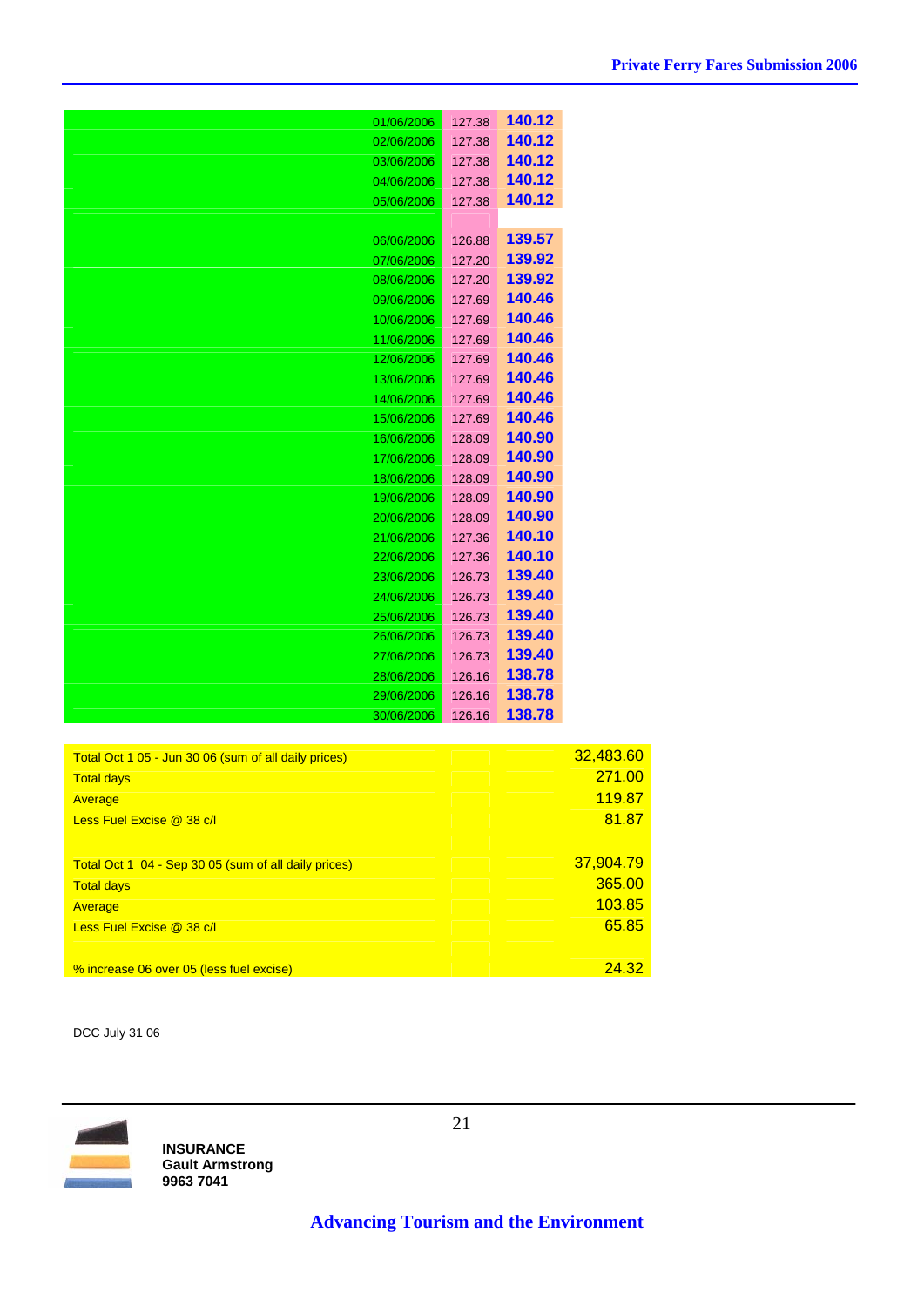#### **Attachment IV**

#### **INSURANCE RATE MOVEMENTS**

Hi David,

By "private" ferries you mean smaller operators like Christine - the general trend is premiums are static as members do receive the benefit of return premiums if they do not have any claims. Increases have only been imposed on operators with series of claims and such increases have been kept to around 15%.

Trust this assists and look forward to catching up next week.

Kind regards,

David Lowen Associate Director Gault Armstrong Tel: 02 9424 1883 (direct) Fax: 02 9424 1871 Mob: 0403 232 587

-----Original Message----- From: David Cribb [mailto:pearlbeach@bigpond.com] Sent: Monday, 31 July 2006 10:08 AM To: David Lowen Subject: PRIVATE FERRY FARES INQUIRY

David

Can you advise me again this year if there has been any movement in the cost of insurance for private ferries between October 1 2005 and June 30 2006 and, if so, how much?

Regards

David C Cribb Commercial Vessel Association of NSW ph 2 9968 1184

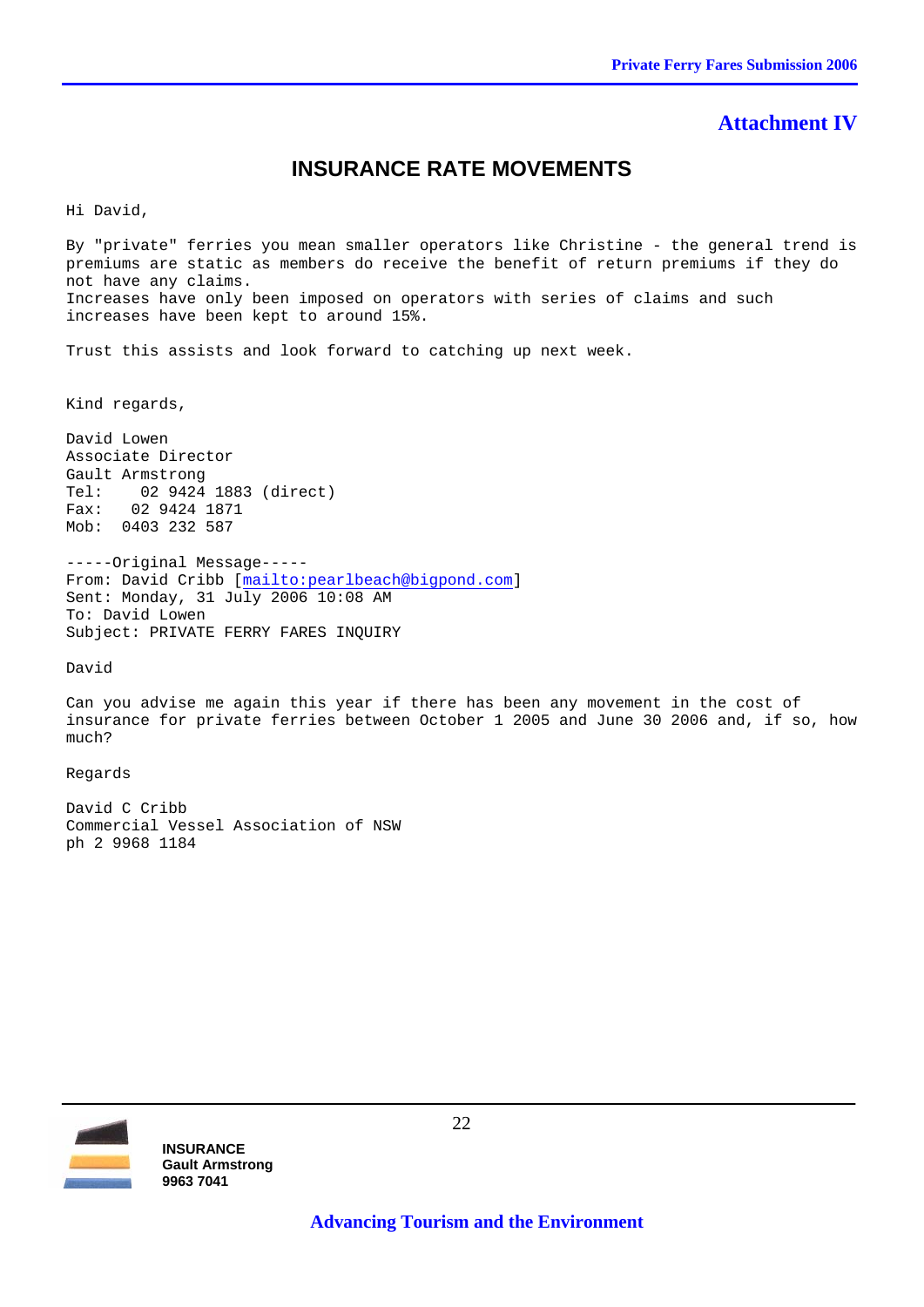### **Attachment V**

## **NAB INTEREST RATES FOR SMALL BUSINESS LOANS**

#### **HISTORICAL RATES FOR BUSINESS LENDING**

|           | <b>Business Mortgage</b><br>Overdraft | <b>Business Mortgage</b><br>Instalment Loan | Percentage<br>Increase |      |
|-----------|---------------------------------------|---------------------------------------------|------------------------|------|
| Effective | <b>Rate Code</b>                      | <b>Rate Code</b>                            |                        |      |
| Date      | BO                                    | <b>BT</b>                                   | <b>BO</b>              | ВT   |
| 27-Mar-97 | 8.55%                                 | 8.00%                                       |                        |      |
| 30-Jun-97 | 8.20%                                 | 7.65%                                       |                        |      |
| 08-Sep-97 | 8.20%                                 | 7.65%                                       |                        |      |
| 29-Sep-97 | 7.70%                                 | 7.15%                                       |                        |      |
| 02-Mar-98 | 7.95%                                 | 7.40%                                       |                        |      |
| 24-Apr-98 | 7.95%                                 | 7.40%                                       |                        |      |
| 11-May-98 | 7.20%                                 | 6.80%                                       |                        |      |
| 03-Aug-98 | 7.20%                                 | 6.80%                                       |                        |      |
| 07-Dec-98 | 6.95%                                 | 6.55%                                       |                        |      |
| 27-Apr-99 | 6.95%                                 | 6.55%                                       |                        |      |
| 08-Nov-99 | 7.20%                                 | 6.80%                                       |                        |      |
| 07-Feb-00 | 7.70%                                 | 7.30%                                       |                        |      |
| 06-Mar-00 | 7.80%                                 | 7.40%                                       |                        |      |
| 10-Apr-00 | 8.05%                                 | 7.65%                                       |                        |      |
| 08-May-00 | 8.30%                                 | 7.90%                                       |                        |      |
| 31-Jul-00 | 8.40%                                 | 8.00%                                       |                        |      |
| 07-Aug-00 | 8.65%                                 | 8.25%                                       |                        |      |
| 26-Feb-01 | 8.15%                                 | 7.75%                                       |                        |      |
| 19-Mar-01 | 7.90%                                 | 7.50%                                       |                        |      |
| 23-Apr-01 | 7.40%                                 | 7.00%                                       |                        |      |
| 17-Sep-01 | 7.15%                                 | 6.75%                                       |                        |      |
| 29-Oct-01 | 7.15%                                 | 6.50%                                       |                        |      |
| 04-Feb-02 | 7.15%                                 | 6.30%                                       |                        |      |
| 13-May-02 | 7.40%                                 | 6.55%                                       |                        |      |
| 10-Jun-02 | 7.65%                                 | 6.80%                                       |                        |      |
| 10-Nov-03 | 7.90%                                 | 7.05%                                       |                        |      |
| 08-Dec-03 | 8.15%                                 | 7.30%                                       |                        |      |
| 29-Nov-04 | 8.15%                                 | 7.30%                                       |                        |      |
| 07-Mar-05 | 8.40%                                 | 7.55%                                       |                        |      |
| 08-May-06 | 8.65%                                 | 7.80%                                       | <u>2.89</u>            | 3.21 |

#### ماد المساحة 3.05 بالتاريخ المساحة المساحة المساحة المساحة المساحة المساحة المساحة المساحة المساحة 3.05 بالمساحة

#### August 1 2006



**INSURANCE Gault Armstrong 9963 7041** 

23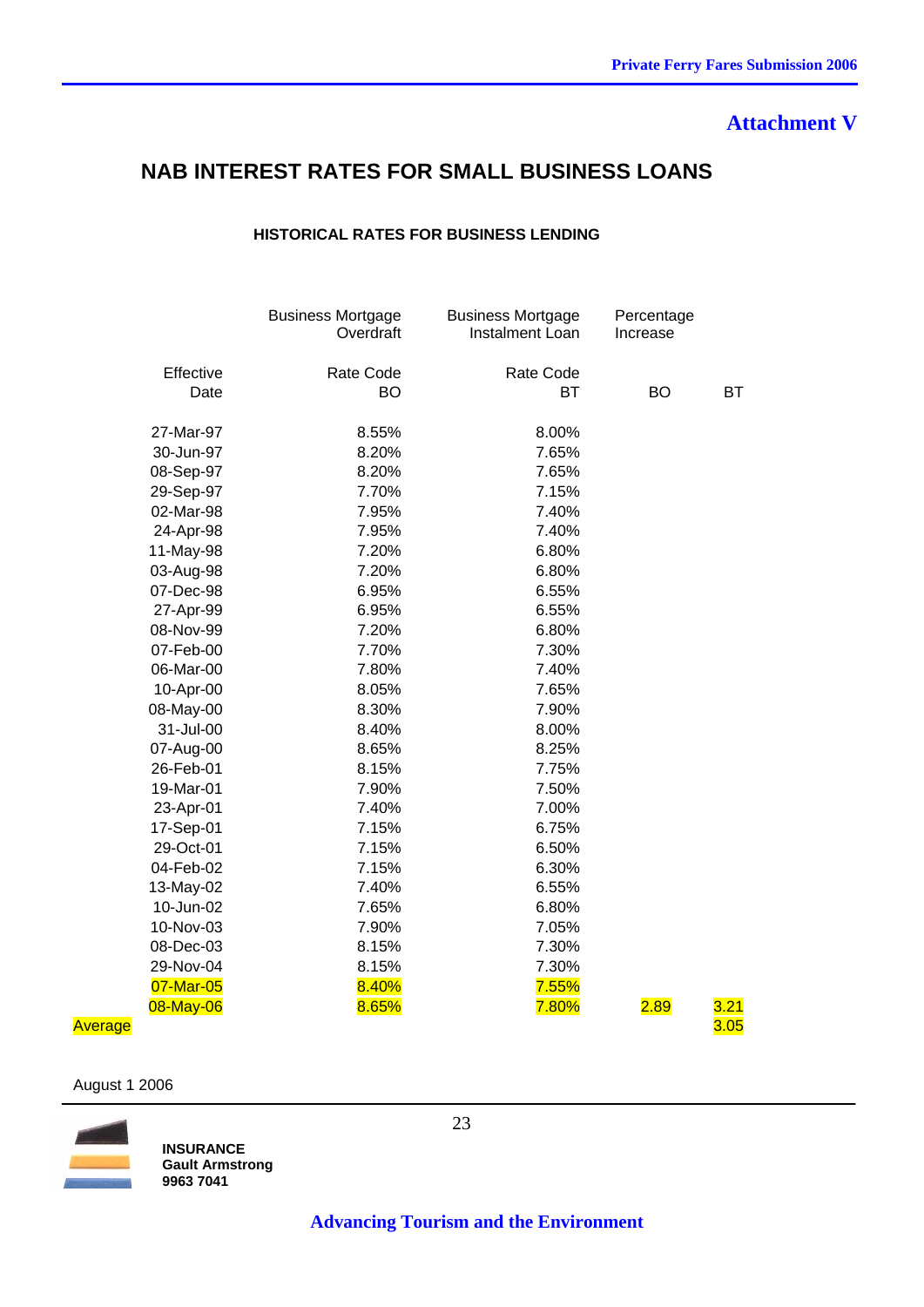## **Attachment VI**

## **Productivity Inclusions**

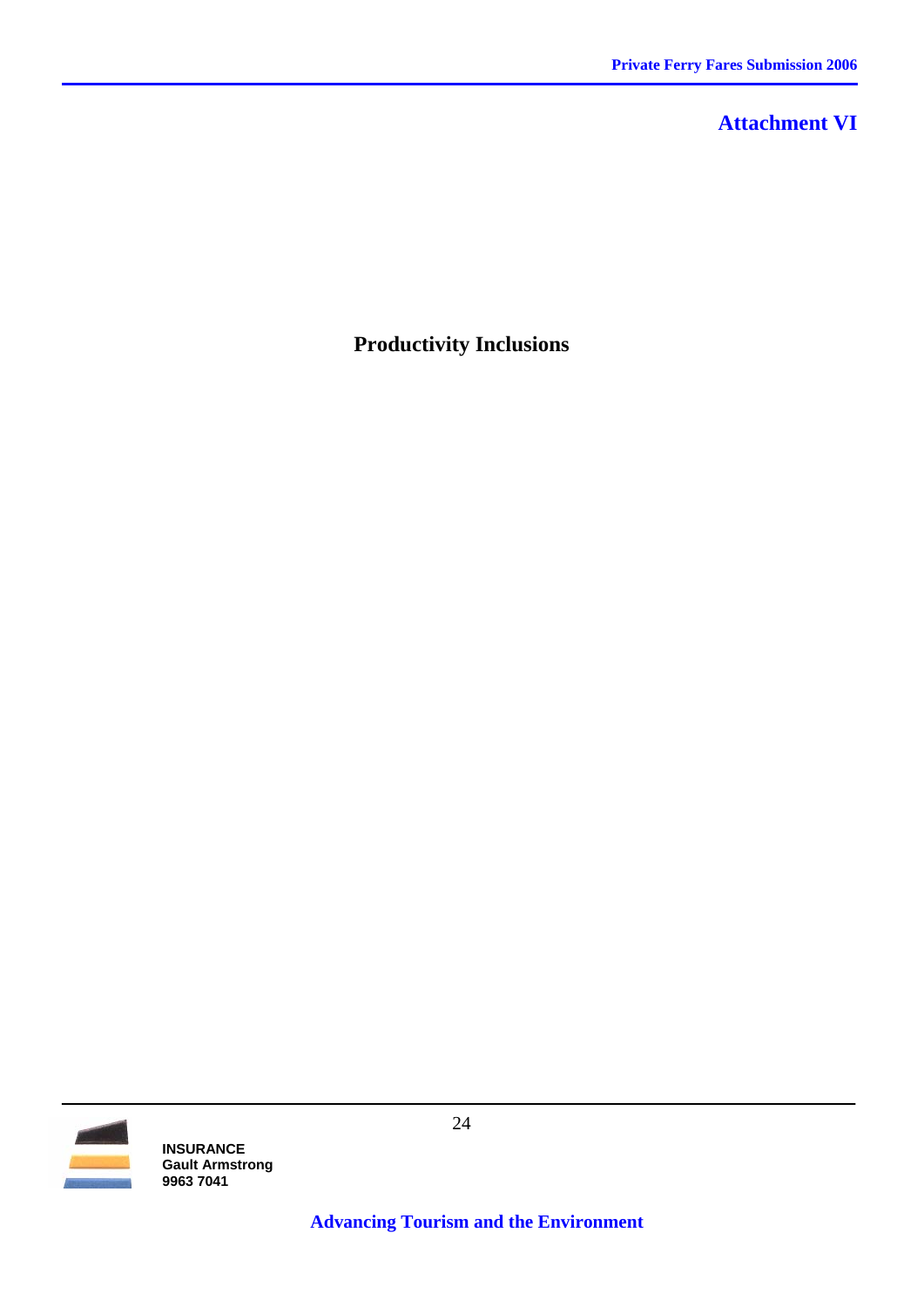## **Commercial Contracts** 2006

#### $3.2$ **Productivity adjustment**

Section 19 of the Passenger Transport Act 1990 states that "a commercial contract must fix a scale of maximum fares" and that "the scale must be fixed at not less than the average level of fares for the time being prevailing in the industry for comparable services, and due allowance must be made for inflationary movements in the costs of providing the service". The phrase "the costs of providing the service" has often been interpreted as referring to costs per unit of *input*. However, the Tribunal considers that it is also reasonable to make an adjustment to reflect the potential for productivity growth.

The Tribunal considers that one of the major weaknesses of relying on the BICI as a guide to change in operators' costs per unit of input is that it makes no allowance for the ongoing rises in productivity (output per hour worked) that characterise the Australian economy. For example, economy-wide labour productivity (measured by the rise in the volume of gross value added relative to total hours worked) has risen at an average annual pace of about 1.5 per cent over the past five years.<sup>6</sup> As a first approximation, the Tribunal assumes that labour productivity is likely to continue to rise at about this rate in the future.

Given this, the Tribunal believes the average increase in operator's input costs indicated by the BICI needs to be adjusted to take into account the scope for productivity gains. Some economy-wide productivity gains would be reflected in the rises in the non-labour items in the BICI. However, changes in labour award rates clearly overstate the change in labour costs per unit of output, because they do not reflect the effect that more output per hour worked would have on labour costs per unit of output. Therefore, ideally, the 4.0 per cent to 6.0 per cent rises in the various labour input cost components in the BICI should be adjusted for productivity gains in the non-metropolitan private bus industry of NSW.

Since no measure of these gains exists, the Tribunal considered using the five-year average economy-wide growth in labour productivity of around 1.5 per cent. However, to be conservative in estimating the likely growth in productivity in the non-metropolitan private bus industry over the recent past, it decided to adopt a 1.0 per cent productivity growth assumption. This reflects the fact that there may be less scope for productivity growth in the bus industry than elsewhere on average in the economy. It then applied this assumption to the labour component of operator costs. This resulted in a lower rise in labour cost per unit of output, and reduced the weighted average increase in costs to 5.02 per cent (Table 3.2).

#### $3.3$ **Service Quality**

No data were provided to the Tribunal on the current levels of service quality, reliability or safety being delivered by private non-metropolitan bus operators. The Tribunal expects that data will become available on these matters once the current extensive bus reform process being undertaken by the Ministry of Transport is extended to non-metropolitan areas.

 $\overline{7}$ 

 $\rm 1.5\,per\,cent$  is the average of the annual increases in GDP per hour worked from 2000/01 to 2004/01  $\rm 2009$ Scince: ABS Australian National Accounts National Income, Expenditure and Product, June Quarter 2005,  $\therefore$  table 3.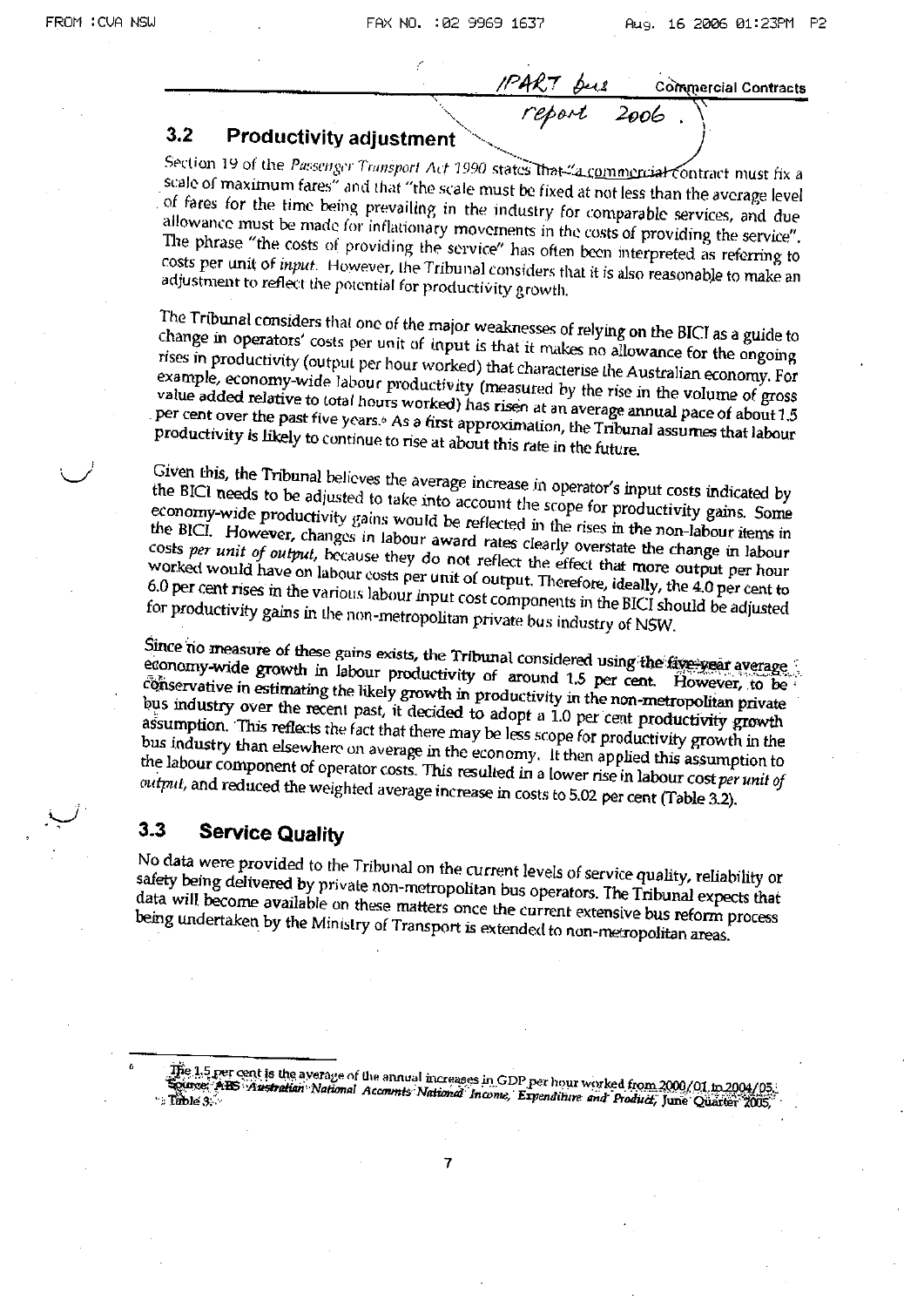$\mathcal{A}$ 

3

 $\sim$   $\sim$   $\sim$ 

. . . . . . . . <u>. .</u> .

## KEY NATIONAL ACCOUNTS AGGREGATES: Annual

|                     |                                                                                  |                    |                           |                       |                               |                                              |                   | 1996 97 1997 98 1998 99 1999 00 2000-01 2001 02 2002 03                    |                    | 2003-04 2004-05    |
|---------------------|----------------------------------------------------------------------------------|--------------------|---------------------------|-----------------------|-------------------------------|----------------------------------------------|-------------------|----------------------------------------------------------------------------|--------------------|--------------------|
|                     |                                                                                  |                    |                           | PERCLNTAGE CHANGE(a)  |                               |                                              |                   |                                                                            |                    |                    |
|                     | Chain volume GDP and related measures(b)                                         |                    |                           |                       |                               |                                              |                   |                                                                            |                    |                    |
|                     | GOP                                                                              |                    | 39                        | د.4                   | 5.2                           | 40                                           | 1, 9<br>- 3.8     |                                                                            |                    |                    |
|                     | CDP per capitato)<br>GDP market sector(d)                                        |                    | 2.6                       | 3.1                   | 4.0                           | $2.8 -$                                      | 0.7<br>2.5        | 3.2<br>2.1                                                                 | 4.0<br>2.8         | 2.5                |
|                     | Net domestic product                                                             |                    | 7.5                       | 4.8                   | 5.0                           | 8.9                                          | 05<br>3.5         | 3.2                                                                        | 4.5                | 1.3<br>2.6         |
|                     |                                                                                  |                    | 3,9                       | 4.4                   | ъâ                            | 37                                           | 1.7<br>$-4$       | 3.0                                                                        | 3.9                | 2.4                |
|                     | Real income measures(b)(e)<br>Real gross domestic income                         |                    |                           |                       |                               |                                              |                   |                                                                            |                    |                    |
|                     | Real gross national income                                                       |                    | 4.6                       | 4.5                   | 4.0                           | 4.8                                          | 2.5<br>4.2        | 3.6                                                                        |                    |                    |
|                     | Real net national disposable income                                              |                    | 49<br>$-4.9$              |                       | 4.1                           | 5.1                                          | 2.7<br>42         | 3.4                                                                        | 5,4<br>5,4         | 4.3<br>3.4         |
|                     | Real net national disposable income per capita(c)                                |                    | 4.9                       | 4.9                   | 3.9                           | 5.1                                          | 2.5<br>3.9        | 3.1                                                                        | 5.5                | 3.4                |
|                     | Current price measures                                                           |                    | 3.6                       | 3.8                   | 2.8                           | 39<br>1.2                                    | 2.6               | 1.9                                                                        | 4,3                | 2.3                |
|                     | <b>GDP</b>                                                                       |                    |                           |                       |                               |                                              |                   |                                                                            |                    |                    |
|                     | Productivity                                                                     |                    | 5.3                       | 3.6                   | 5.3                           | 6.1<br>6.6                                   | 6.7               | 6.4                                                                        | 7.1                | 6.6                |
|                     | Hours worked                                                                     |                    |                           |                       |                               |                                              |                   |                                                                            |                    |                    |
|                     | Hours worked market sector(d)                                                    | 0.4                | 1.3                       |                       | 1.8                           | 2.2<br>1.7                                   | -0.1              | 1.8                                                                        | 1.6                |                    |
|                     | <b><i>EGDP per hour worked</i></b>                                               | oэ<br>3.5          | 0.5                       | 1.1                   |                               | 2.7<br>$-0.2$                                | 0.3               | 0.7                                                                        | 1.3                | 3.0<br>35          |
|                     | GDP per hour worked market sector(a)                                             | 3.2                | 32                        | 3.4                   | 1.7                           | 02                                           | 3.9               | 1.4                                                                        | 23                 | $-0.5$             |
|                     | Prices                                                                           |                    | 4,3                       | 3.9                   | 1,2                           | 0.6                                          | 3,7               | 2.4                                                                        | 3,2                | -0.9               |
|                     | GDP chain price index                                                            | 1.5                |                           |                       |                               |                                              |                   |                                                                            |                    |                    |
|                     | Domestic final demand chain price index                                          | 0,9                | 1.3                       | $-0.1$                | 2.2                           | 5.0                                          | 2.9               | 2.4                                                                        | 2.7                | 4.3                |
|                     | Terms of trace                                                                   | 3.0                | 1.4                       | 1.2                   | 1.5                           | 4.5                                          | 2.5               | 2.0                                                                        | 1.2                | 2.4                |
|                     | والمستخدمة ومنابه والمتحاسمة والاستجابة                                          |                    |                           | $-5.7$                | 4.2                           | 2.8                                          | 18                | 1.9                                                                        | 7.1                | 10.1               |
|                     |                                                                                  |                    | $\lambda$ , and $\lambda$ | $\sim 10$             |                               |                                              |                   | . <u>.</u>                                                                 |                    |                    |
|                     |                                                                                  |                    | LEVELS                    |                       |                               |                                              |                   |                                                                            |                    |                    |
|                     | Chain volume GDP and related measures(b)<br>GDP (\$m)                            |                    |                           |                       |                               |                                              |                   | $\sim$                                                                     |                    |                    |
|                     | GDP per capita(c) (\$)                                                           | 645 999            | 674 932                   | 709 866               | /38 123                       |                                              |                   |                                                                            |                    |                    |
|                     | GDP market sector(d) (\$m)                                                       | 35071              | 36 259                    | 37722                 | 38 764                        | 752 434<br>39.024                            | 780 817           | 806 161                                                                    | 836 251            | 859 192            |
|                     | Net domestic product (\$m)                                                       | 421 601            | 441 609                   | 463 855               | 481 959                       | 484 190                                      | 39 982<br>501 011 | 40804                                                                      | 41 94 6            | 42 511             |
|                     | Real income measures(b)(e)                                                       | 554 310            | 578574                    | 609 376               | 631 771                       | 642 270                                      | 663 935           | 516 953<br>683 634                                                         | 540 330            | 554 357            |
|                     | Real gross domestic income (\$m)                                                 |                    |                           |                       |                               |                                              |                   |                                                                            | 110 002            | 727 100            |
|                     | Real gross national income (\$m)                                                 | 630776             | 658 985                   | 685 531               | 718 687                       | 736 949                                      | 767 733           | 795 667                                                                    |                    |                    |
|                     | Real net national disposable income (\$m)                                        | <b>GOB 740</b>     | 638 448                   | 664 863               | 698 469                       | 717031                                       | 747 330           | 772 891                                                                    | 836 251<br>814 517 | 873924             |
|                     | Real net national disposable income per capita(c) (\$)                           | 516720<br>28 053   | 541 834                   | 563 129               | 502 105                       | 606 742                                      | 630 352           | 650 103                                                                    | 685 999            | 841 952<br>709 527 |
|                     | Current price measures                                                           |                    | 29 108                    | 29925                 | 31 096                        |                                              | 31 468 32 278     | 32 905                                                                     | 34 327             | 35 106             |
|                     | GDP(5m)                                                                          |                    |                           |                       |                               |                                              |                   |                                                                            |                    |                    |
|                     | GDP per capita(c) (\$)                                                           | 545 736            | 577 422                   | FD7 863               | 645.153                       | 689 340                                      | 735 783           | 782798                                                                     | 828 251            | 693704             |
|                     | Gross national income (\$m)                                                      | 29.628<br>526 58 L | 31000                     | 32, 302               | 33 892                        | -15 751                                      | 37 676            | 39 621                                                                     | 41946              | 44 219             |
|                     | National net saving (\$m)                                                        | 24 329             | 559 332<br>25 194         | 589 434               | 626 904                       | 670 603                                      | 716 120           | 760 308                                                                    | 814517             | 861325             |
|                     | Household saving ratio                                                           | 6.4                | 2.9                       | 22 146<br>2.0         | 28 693<br>1.9                 | 26 709                                       | 32456             | 34 403                                                                     | 42 383             | 40 431             |
|                     | me e de la para la para la para la para la                                       |                    |                           |                       |                               | 2.5                                          | 1.3               | $-2.2$                                                                     | $-3.2$             | $-3.7$             |
|                     |                                                                                  |                    | .<br>INDEXES (f)          |                       |                               | . <b>.</b>                                   |                   |                                                                            |                    |                    |
|                     |                                                                                  |                    |                           |                       |                               |                                              |                   |                                                                            |                    |                    |
|                     | Productivity<br>Hours worked                                                     |                    |                           |                       |                               |                                              |                   |                                                                            |                    |                    |
|                     | Hours worked market sector(d)                                                    | 90.3               | 91.4                      | 93.0                  | 95.1                          | 96.7                                         |                   |                                                                            |                    |                    |
|                     | GDP per hour worked                                                              | 94.3               | 94.B                      | 95.R                  | 9.9.4                         | 98.3                                         | 96.6<br>98.0      | 98.4                                                                       | 100.0              | 103.0              |
|                     | GDP per hour worked market sector(o)                                             | 85.4               | 88.1                      | 91.1                  | 92.6                          | 92.8                                         | 96,4              | 98.7<br>97.7                                                               | 100.0              | 103.5              |
|                     | Prices                                                                           | 82.7               | 36.3                      | 89.6                  | 90.6                          | 91.2                                         | 94.6              | 96.9                                                                       | 100.0<br>100.0     | 99,5               |
|                     | GDP chain price index                                                            |                    |                           |                       |                               |                                              |                   |                                                                            |                    | 99.1               |
|                     | Domestic final demand chain price index                                          | 85.0               | 86.1                      | 86.O                  | 88.O                          | 92.4                                         | 95.D              | 97.3                                                                       | 100.0              |                    |
|                     | Terms of trade                                                                   | 86.7               | 87.9                      | 89.0                  | 90.4                          | 94 a                                         | 96.B              | 98.8                                                                       | 100.0              | 104.3<br>102.4     |
|                     |                                                                                  | 89.1               | H9.0                      | 84.0                  | 87.5                          | 90.0                                         | 91.7              | 93,4                                                                       | 100.0              | 110.1              |
|                     |                                                                                  |                    |                           | والمرابي وبالمستسقينة |                               |                                              |                   |                                                                            |                    |                    |
| $\{\triangle\}$     | nil or rounded to zero (including null cells)                                    |                    | $\left( \circ \right)$    |                       |                               |                                              |                   |                                                                            |                    |                    |
| $\langle 0 \rangle$ | Percentage change on preceding year.                                             |                    |                           |                       |                               | (GIL ho. 3101.0) and ABS projections.        |                   | Population estimates are as published in Australian Demographic Statistics |                    |                    |
|                     | Reference year for chain volume measures and real income measures is<br>2003 04. |                    | (d)                       |                       |                               | ANZSIC divisions A to K and P. See Glossary. |                   |                                                                            |                    |                    |
|                     |                                                                                  |                    | (e)                       |                       | For definitions sen Glossary. |                                              |                   |                                                                            |                    |                    |
|                     |                                                                                  |                    | $\omega$                  |                       |                               | Reference your for indexes in 2002 As        |                   |                                                                            |                    |                    |

Réference ynor for indexes is 2003-04 - 100.0.

19

A85 • NATIONAL INCOME, EXPENDITURE AND PRODUCT, AUSTRALIAN NATIONAL ACCOUNTS • 5206.0 • MAR 2006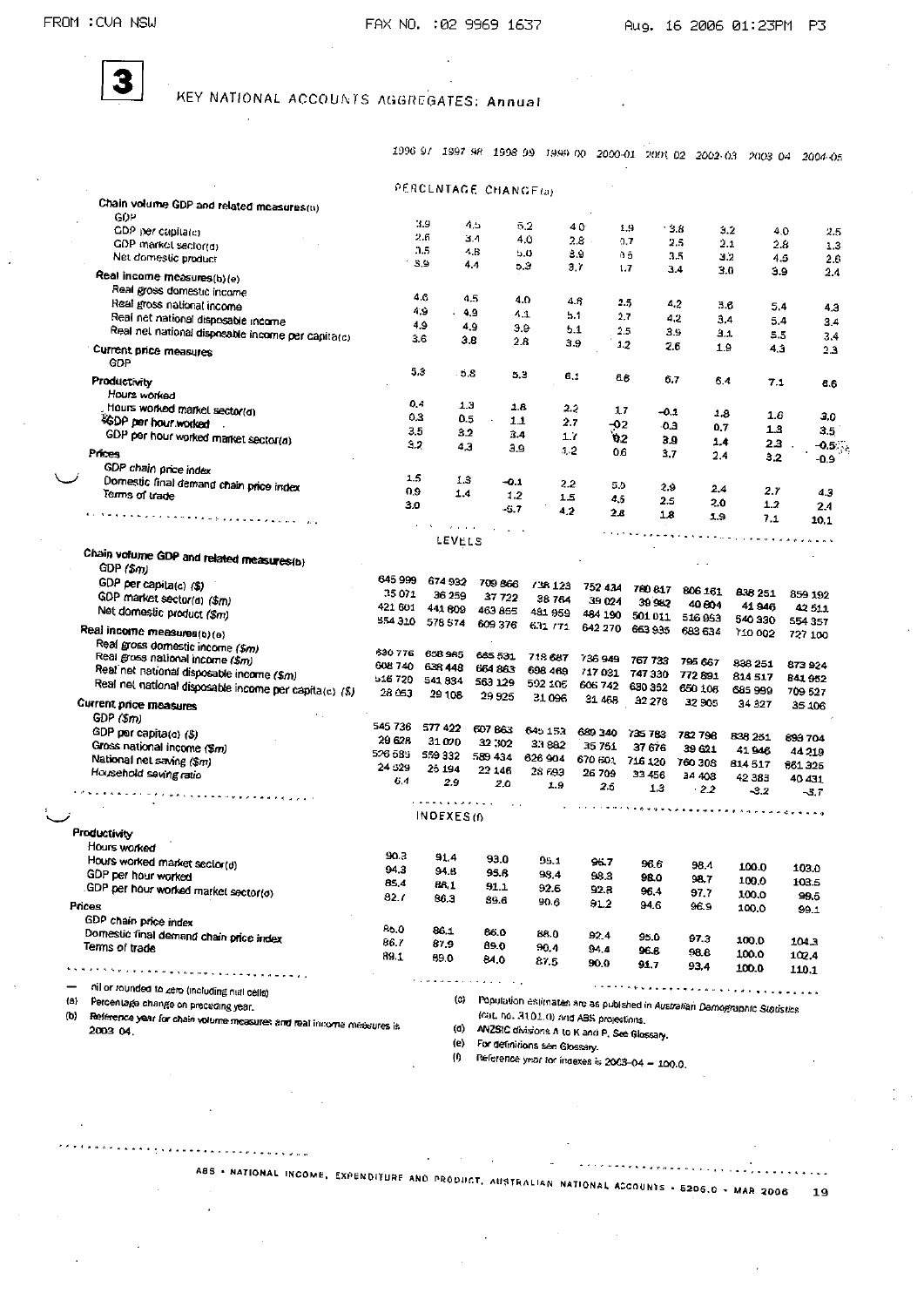

LABOUR INPUT(a), Hours worked By industry

|                                                       | 1996 97 | 1997-98 | 1998-99      | 1999 DD            | 2000-01 | 2001-02 | 2002 03 | 2003 0-1 | 2004-05 |
|-------------------------------------------------------|---------|---------|--------------|--------------------|---------|---------|---------|----------|---------|
| Agriculture, forestry and fishing                     |         |         |              |                    |         |         |         |          |         |
| Moting                                                | 120.2   | 124.3   | 116.8        | 122.5              | 0.18.8  | 121.8   | 102.5   | 100.0    | 97.4    |
| Manufacturing                                         | 91%     | 8.03    | 69.4         | 83.6               | 8.6     | 82.9    | 91.7    | 100.0    | 109.7   |
| Electricity, gas and water supply                     | 10R/    | 10.7    | 110.0        | 107.0              | 104.9   | 101.2   | 104.9   | 100.0    | 101.8   |
| Construction                                          | 80 O    | 78.7    | 84.2         | 82.5               | 87.1    | 91.6    | 94.R    | 100.0    | 103.4   |
| Wholesale trade                                       | 14.9    | 11.9    | 81.9         | 89.6               | 86.2    | 87.7    | 91.6    | 100.0    | 105.9   |
| Retail trade                                          | 97.0    | 98.7    | <b>100.2</b> | 10.1.8             | 98.8    | 97.9    | 99.5    | 100.0    |         |
| Accommodation, cafes and restaurants                  | 87.3    | 87.6    | .90.1        | 92.9               | 92.5    | 96.3    | 99.5    | 100.0    | 97.5    |
| Transport and storage                                 | 87.9    | 83.5    | 89.8         | 96.1               | 104.1   | 98.3    | 97.0    |          | 104.3   |
| Communication services                                | 916     | 91.7    | 94.4         | 94.1               | 97.3    | 95.2    | 94.3    | 100,0    | 105.5   |
| Finance and insurance                                 | 101.2   | 90.0    | 92.7         | 101.9              | 101.1   | 97.0    | 99.1    | 100.0    | 103.1   |
| Property and business services                        | 91.8    | 90,3    | 94.1         | 94.6               | 97.2    | 99.3    | 99.6    | 100.0    | 108.9   |
| Government administration and defence                 | 770     | 83.5    | 87.3         | 91.0               | 99.7    | 94.5    | 97.9    | 100.0    | 103.5   |
| Education                                             | 91.3    | 84.4    | 85.9         | 84.0               | 36.5    | 91.3    | 98.0    | 100.0    | 102.3   |
| Health and community services                         | 85.7    | 84 S    | 986          | 87 B               | 90.8    | 91.1    | 94.9    | 100,0    | 102.3   |
| Cultural and recreational services                    | 82.R    | 85.5    | 87.9         | 98.1               | 93.8    | 96.5    |         | 100.0    | 96.0    |
| Personal and other services                           | 88 G    | 91.5    | 93.9         | 95.5               | 96.0    | 100.0   | 98.1    | 100.0    | 104.2   |
|                                                       | 87 a    | 93.2    | 91.9         | 94.9               | 92.9    |         | 104.0   | 100.0    | 108.2   |
| All industries                                        |         |         |              |                    |         | 97.0    | 101.8   | 100.0    | 106.4   |
|                                                       | 90.3    | 91.4    | 93.0         | 95.1               | 96.7    | 96.6    | 98.4    | 100.0    | 103.0   |
| (a)<br>Reference year for indexes is 2003-04 = 100.0. |         |         | $1 + 1$      | $\cdots$<br>$\sim$ |         |         |         |          |         |

LABOUR PRODUCTIVITY(a), Gross value added per hour worked- By industry

|                                              |                           | <b>DY INQUSTRY</b>       |         |                                                          |                          |         |         |         |         |  |  |
|----------------------------------------------|---------------------------|--------------------------|---------|----------------------------------------------------------|--------------------------|---------|---------|---------|---------|--|--|
|                                              |                           |                          |         | a communication of the community of                      | $\ddot{\phantom{1}}$     |         |         |         |         |  |  |
|                                              | 1996-97                   | 1997 98                  | 1998 99 | 1999-00                                                  | 2000-01                  | 2001 02 | 2002-03 | 2003-04 | 2004-05 |  |  |
|                                              |                           |                          |         |                                                          |                          |         |         |         |         |  |  |
|                                              |                           |                          | 2.14    | $\sim$ $\sim$                                            |                          |         |         |         |         |  |  |
| Agnoulture, forestry and fishing             | 66 9                      | 64.4                     | 75.4    | 75.7                                                     |                          |         |         |         |         |  |  |
| Mining                                       | 96.3                      | 101.5                    | 101.6   |                                                          | 81.2                     | 81.7    | 74.3    | 100.0   | 96.4    |  |  |
| Manufacturing                                | 79.4                      | 31.0                     |         | 115.4                                                    | 125.7                    | 125.3   | 113.0   | 100.0   | 94.7    |  |  |
| Electricity, gas and water supply            | 113.4                     |                          | 82.5    | 85.5                                                     | 89.2                     | 94.5    | 94.5    | 100.0   | 97.2    |  |  |
| Construction                                 |                           | 119.3                    | 113.5   | 118.2                                                    | 113.6                    | 10/2    | 104.7   | 100.0   | 97,4    |  |  |
| Wholesale trade                              | 37.9                      | 93.1                     | 96.6    | 93.7                                                     | 83.7                     | 92.1    | 102.4   | 100.0   |         |  |  |
| Retail trade                                 | 79.6                      | 83.0                     | 84.6    | 85.9                                                     | 89.8                     | 93.0    | 95.9    |         | 97.9    |  |  |
| Accommodation, cafes and restaurants         | 85.6                      | 68.2                     | 90.4    | 91.1                                                     | 93.4                     | 94.5    | 95.5    | 100.0   | 105.4   |  |  |
| Transport and storage                        | 84.7                      | 87.2                     | 93.2    | 91.3                                                     | 87.9                     | 93.0    |         | 100.0   | 99.9    |  |  |
| Communication services                       | 83.1                      | 84 (                     | 84.5    | 87.9                                                     | 88.7                     | 94.0    | 97.6    | 100.0   | 59.2    |  |  |
| Finance and insurance                        | 67.4                      | 83.9                     | 90.3    | 86.3                                                     | 82.8                     | 94.1    | 101.5   | 100,0   | 101.8   |  |  |
|                                              | 80.5                      | 85.1                     | 89.6    | 94.9                                                     | 93.5                     |         | 98.0    | 100.0   | 96.0    |  |  |
| Property and business services               |                           |                          |         |                                                          |                          | 94.5    | 96.1    | 100,0   | 08.5    |  |  |
| Government administration and defence        | $\cdot\cdot$              |                          |         |                                                          | $\overline{\phantom{0}}$ |         |         | --      |         |  |  |
| Education                                    | $\mathbf{v} = \mathbf{v}$ |                          |         | <b></b>                                                  |                          |         | --      |         |         |  |  |
| Health and community services                | 90.9                      |                          |         | --                                                       |                          |         |         |         |         |  |  |
| Cultural and recreational services           | 85.1                      | 91,0                     | 90.9    | 95.3                                                     | 93.8                     | 96.0    | 98.G    | 100.0   | 100,4   |  |  |
| Personal and other services                  |                           | 873                      | 88.0    | <b>88.5</b>                                              | 94.6                     | 91.7    | 90.9    | 100,0   |         |  |  |
|                                              |                           | $\overline{\phantom{a}}$ |         |                                                          |                          | $-$     |         |         | 99.S    |  |  |
| <b>All industries</b>                        |                           |                          |         |                                                          |                          |         |         |         |         |  |  |
|                                              | 86.4                      | 88.1                     | 01.1    | 92.6                                                     | 92.8                     | 96.4    | 97.7    | 100.0   |         |  |  |
|                                              |                           |                          |         |                                                          |                          |         |         |         | 99.4    |  |  |
| nil or rounded to zem (including null cells) |                           |                          |         | $\alpha$ , and $\alpha$ , and $\alpha$                   |                          |         |         |         |         |  |  |
|                                              |                           |                          |         | $\mathbf{1}$ and $\mathbf{1}$ and $\mathbf{1}$<br>$\sim$ |                          |         |         |         |         |  |  |

(a) Indexes of chain volume measures of gross product per hour worked. Reference year is  $2003 - 04 = 100.0$ .

 $\ddot{a}$  , and the contract contract of the contract of the contract of the contract of the contract of the contract of the contract of the contract of the contract of the contract of the contract of the contract of the c ABS - AUSTRALIAN SYSTEM OF NATIONAL ACCOUNTS - 5204.0 - 2004-05 39